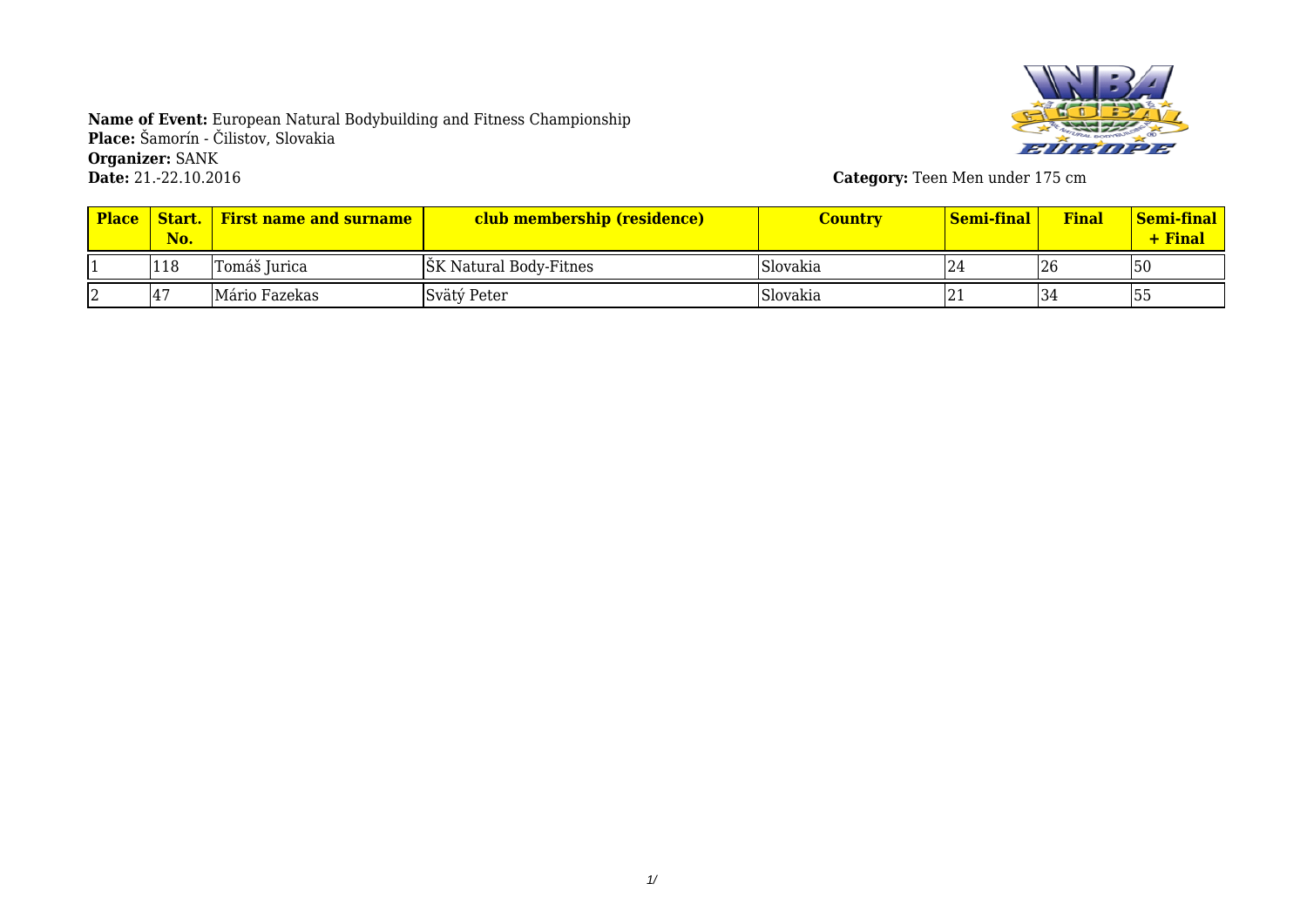

**Category:** Teen Men over 175 cm

| <b>Place</b> | Start.<br>No. | <b>First name and surname</b> | club membership (residence) | <b>Country</b>         | <b>Semi-final</b> | <b>Final</b> | Semi-final<br>+ Final |
|--------------|---------------|-------------------------------|-----------------------------|------------------------|-------------------|--------------|-----------------------|
|              | 40            | Martin Kunštek                | ŠK Natural Body-Fitnes      | Slovakia               | ל1                | 20           | 35                    |
|              | 152           | Miroslav Holub                | Valašské Klobouky           | Czech                  | 30                | 44           | 74                    |
|              | 138           | Marek Škultéty                | Lazanv                      | Slovakia               | 151               |              | 125                   |
|              | 82            | Marek Matuský                 | WPcomp - bodybuilding       | Slovakia               | 54                | 74           | 128                   |
|              | 173           | Mate Medič                    |                             | Bosnia and Herzegovina | 81                | 90           | 171                   |
|              | 136           | Jaroslav Baňár                | WPcomp - bodybuilding       | Slovakia               | 84                | 114          | 198                   |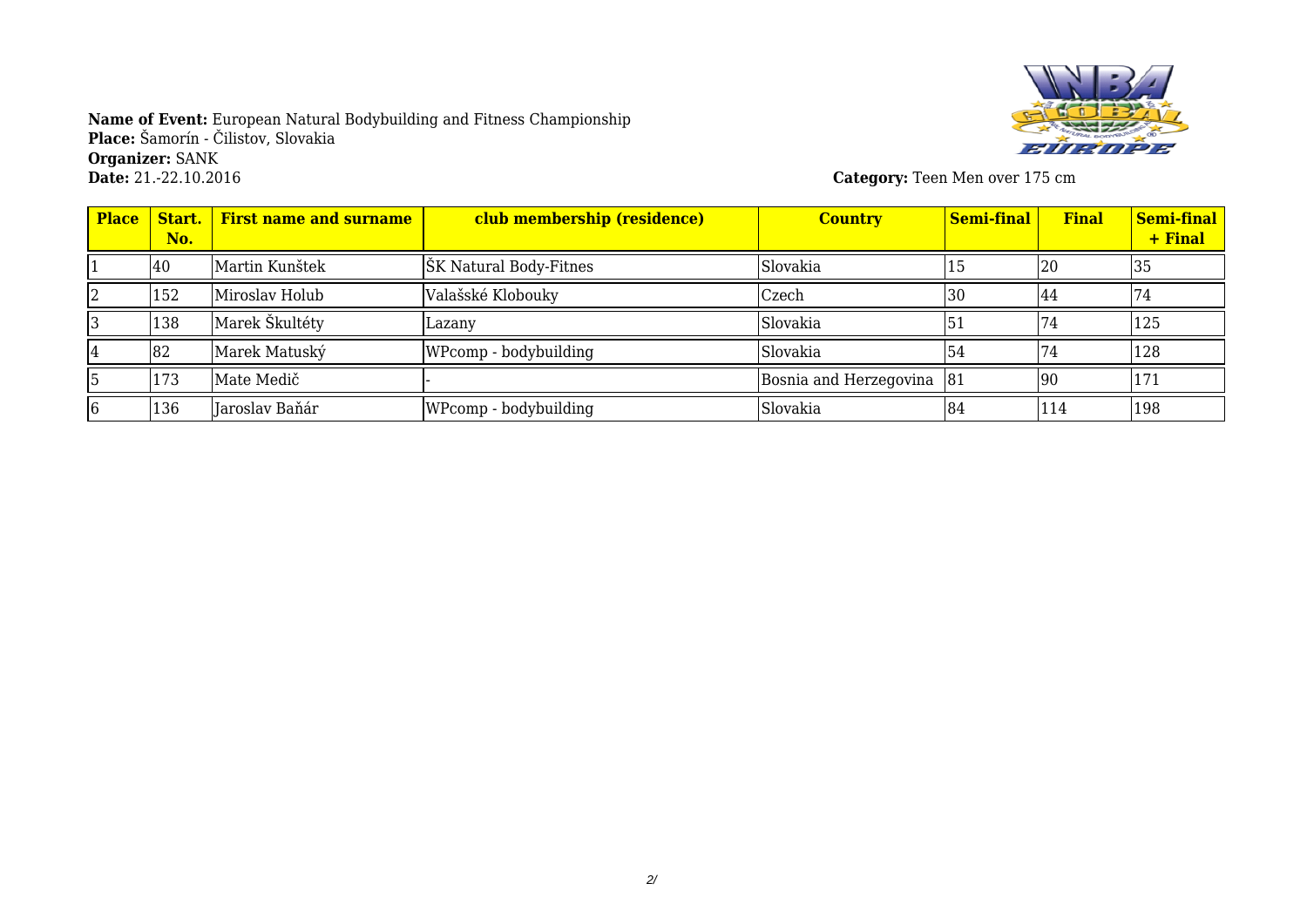

**Category:** Fitness bikini under 23 years, under 164 cm

| <b>Place</b> | No. | <b>Start.</b> First name and surname | club membership (residence) | <b>Country</b> | Semi-final | <b>Final</b> | <b>Semi-final</b><br>+ Final |
|--------------|-----|--------------------------------------|-----------------------------|----------------|------------|--------------|------------------------------|
|              | 64  | Martina Velecká                      | WPcomp - bodybuilding       | Slovakia       | 121        | 14           | 135                          |
|              | 113 | Adriána Machalcová                   | BRIELA natural šport klub   | Slovakia       | 30،        | 18           | 148                          |
|              | 24  | Dominika Bagitová                    | Športový klub ATLAS         | Slovakia       | 54ء        | <b>30</b>    | 184                          |
|              | 160 | Michaela Plašienková                 | WPcomp - bodybuilding       | Slovakia       | 54         | 14 Z         | 96                           |
|              | 134 | Denisa Macková                       | Fitness centrum Ján Berdy   | Slovakia       | 163        | 142          | 105                          |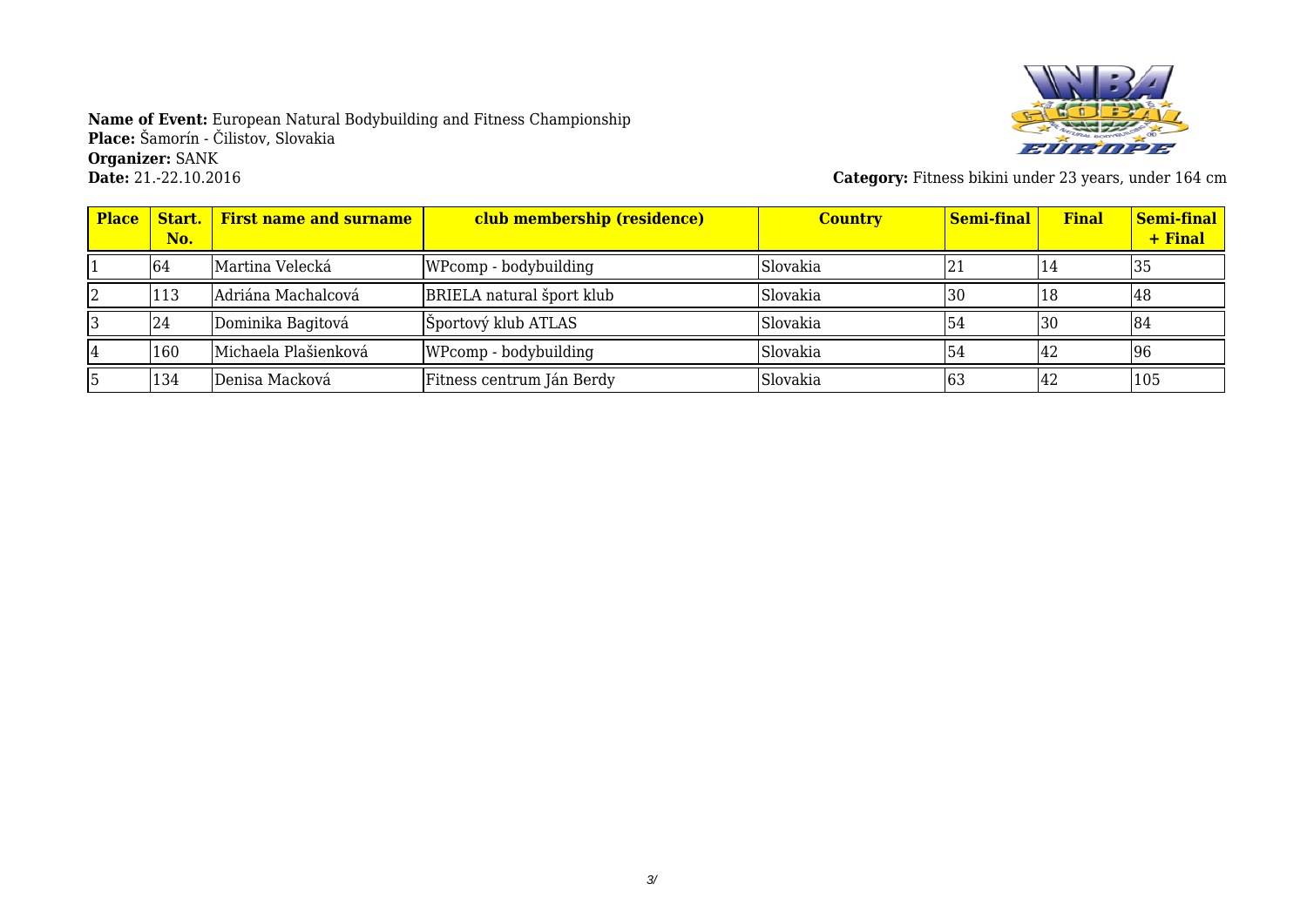

**Category:** Fitness bikini under 23 years, over 164 cm

| <b>Place</b> | Start.<br>No. | <b>First name and surname</b> | club membership (residence) | <b>Country</b> | <b>Semi-final</b> | <b>Final</b> | Semi-final<br>+ Final |
|--------------|---------------|-------------------------------|-----------------------------|----------------|-------------------|--------------|-----------------------|
|              | 93            | Libuša Korímová               | BRIELA natural šport klub   | Slovakia       | 30                | 18           | 48                    |
|              | 133           | Barbora Jakábová              | Modra                       | Slovakia       | 39                | 24           | 163                   |
|              | 30            | Viktória Nagyová              | Športový klub ATLAS         | Slovakia       | 145               | 24           | 69                    |
|              |               | lNatália Horváthová           | BRIELA natural šport klub   | Slovakia       | 54                | 44           | 98                    |
|              | 86            | Monika Melčáková              | Chudíř                      | Czech          | 69                | 38           | 107                   |
|              |               | Kristína Lacková              | ŠK Naturálka                | Slovakia       | 78                | 58           | 136                   |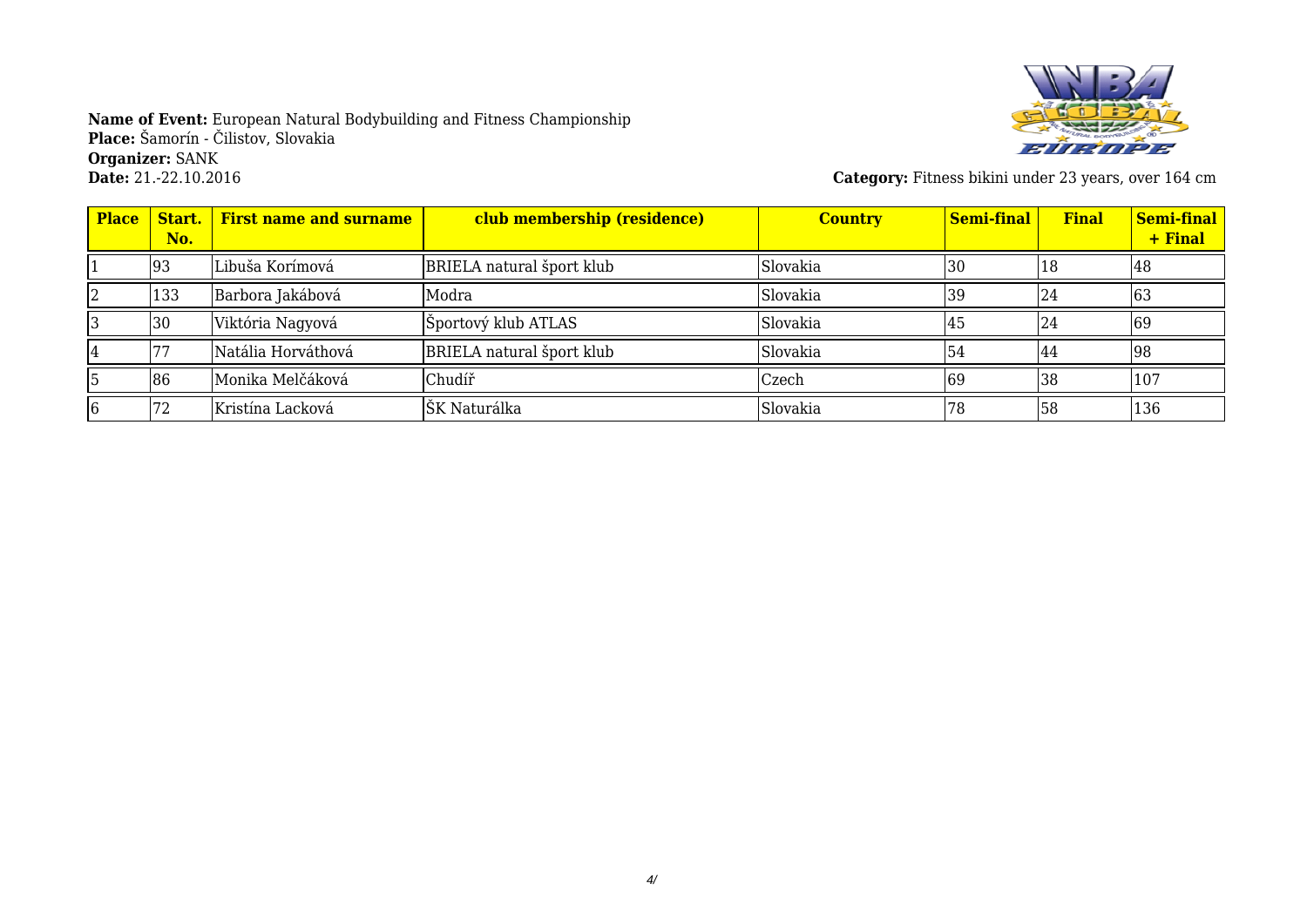

**Category:** Ms. physique

| <b>Place</b> | No. | <b>Start.</b> First name and surname | club membership (residence) | <b>Country</b> | Semi-final | <b>Final</b> | Semi-final<br>+ Final |
|--------------|-----|--------------------------------------|-----------------------------|----------------|------------|--------------|-----------------------|
|              | 61  | Katarína Tomášová                    | lŠK Naturálka               | Slovakia       | 124        | 128          | 152                   |
|              | 155 | Iveta Hauserová                      | ŠK PowerFit Bratislava      | Slovakia       | 130        | 44           |                       |
|              | 46  | Monika Kenická                       | BRIELA natural šport klub   | Slovakia       | 139        | 70           | 109                   |
|              | 80  | Monica Spumini                       | Montechia di Crosara        | Italy          |            | 66           | 123                   |
|              | 126 | Anita Eszter Majorosi-Lázár Cegléd   |                             | Hungary        |            | 100          | 175                   |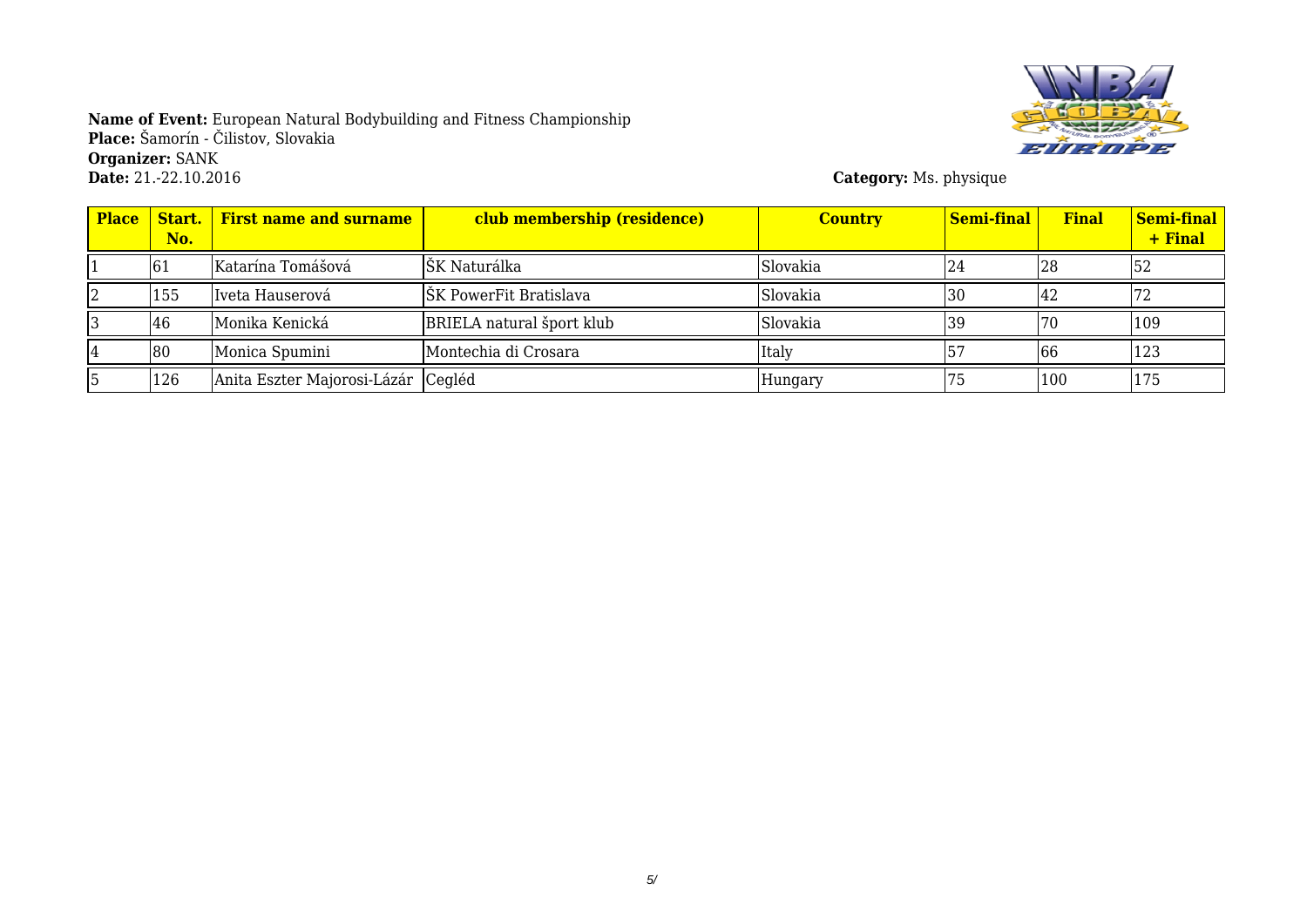

**Category:** Masters Men I (40-50 years)

| <b>Place</b> | Start.<br>No. | <b>First name and surname</b> | club membership (residence)       | <b>Country</b> | Semi-final | <b>Final</b> | Semi-final<br>+ Final |
|--------------|---------------|-------------------------------|-----------------------------------|----------------|------------|--------------|-----------------------|
|              | 33            | Radek Málek                   | SK Hsport Brno                    | Czech          | 40         | 42           | 82                    |
|              | 83            | Berthold Jens                 | Neukirchen/ Erz.                  | Germany        | 86         | 60           | 146                   |
|              | 84            | Dario Di Domenico             | Rome                              | Italy          | 96         | 64           | 160                   |
|              | 129           | Jaromír Janečka               | Chvalčov                          | Czech          | 85         | 82           | 167                   |
|              | 27            | Ladislav Erős                 | ŠK Arena Relax Team               | Slovakia       | 95         | 180          | 175                   |
|              | 71            | Lukáš Hrubý                   | Prague Natural Body Building Club | Czech          | 145        | 94           | 239                   |
|              | 54            | Peter Egyud                   | ŠK Arena Relax Team               | Slovakia       | 160        |              |                       |
|              | 20            | Ken Ross                      | Gordon ACT Australia              | Norway         | 200        |              |                       |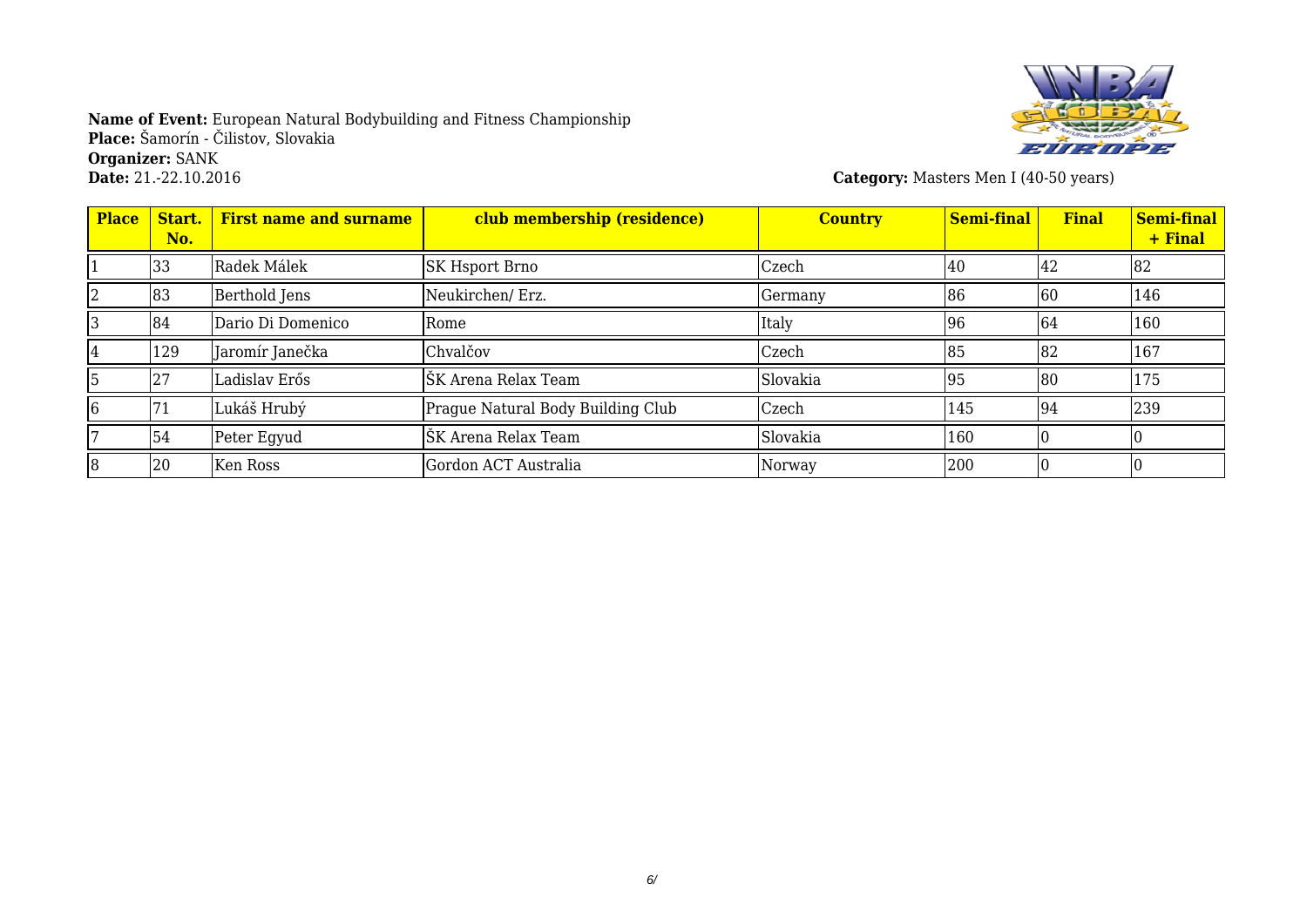

**Category:** Masters Men II (50-60 years)

| <b>Place</b> | No. | <b>Start.</b> First name and surname | club membership (residence) | <b>Country</b> | Semi-final | <b>Final</b> | Semi-final<br>+ Final |
|--------------|-----|--------------------------------------|-----------------------------|----------------|------------|--------------|-----------------------|
|              | 125 | Peter Winkler                        | KNK HIT Banská Bystrica     | Slovakia       | 18         | 136          | 154                   |
|              | 90  | Peter Klement                        | Sindelfingen                | Germany        | 136        | 58           | 194                   |
|              | 56  | Andreas Müller                       | Werdau                      | Germany        | 54         | 48           | 102                   |
|              | 111 | Beck Jürgen                          | Freising                    | Germany        | 142        | 161          | 103                   |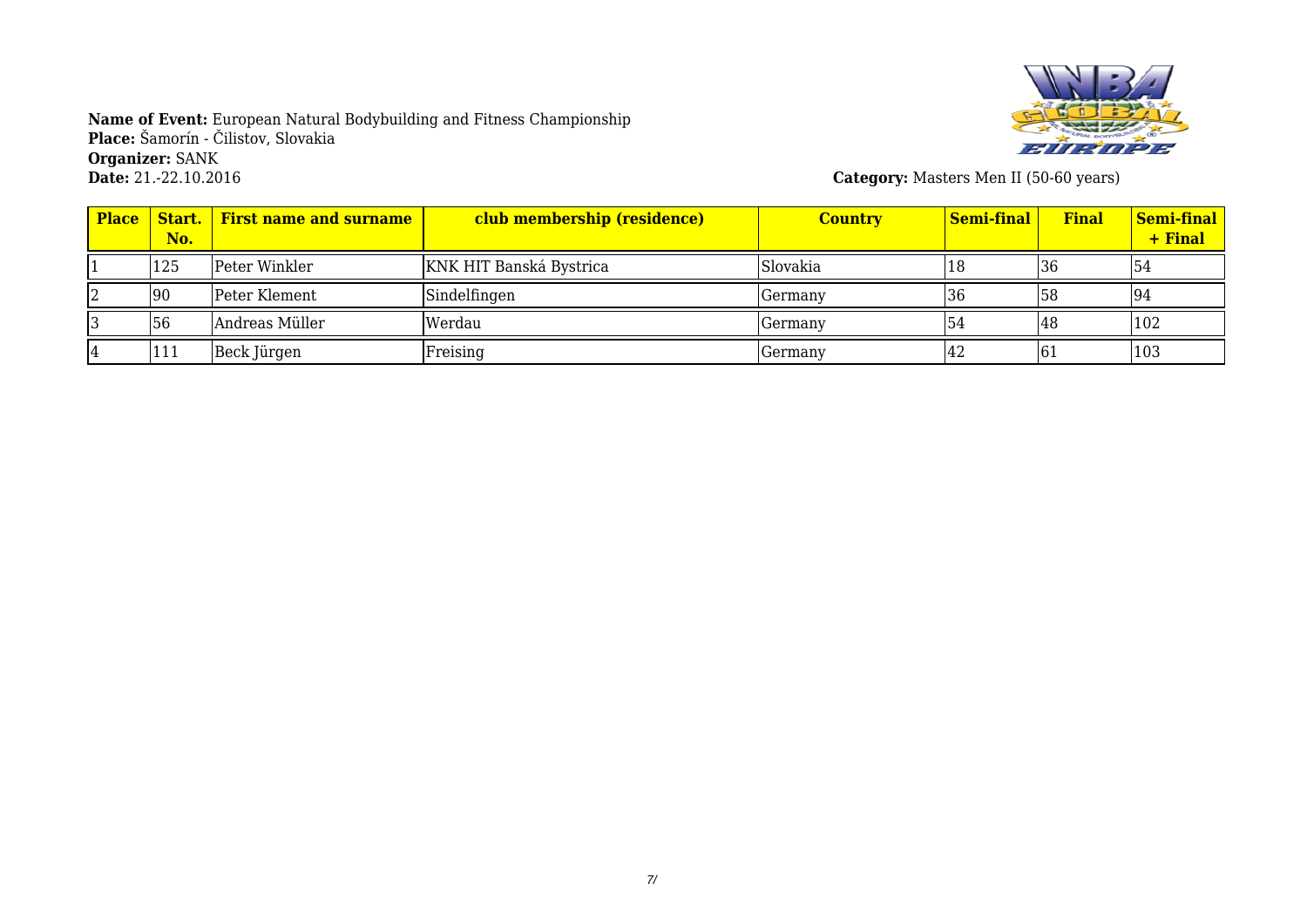

**Category:** Masters Men III (over 60 years)

| <b>Place</b> | No. | <b>Start.</b> First name and surname | club membership (residence) | <b>Country</b> | Semi-final | <b>Final</b> | Semi-final<br>+ Final |
|--------------|-----|--------------------------------------|-----------------------------|----------------|------------|--------------|-----------------------|
|              | 139 | Koloman Tóth                         | Sportový klub ATLAS         | Slovakia       |            | 20           | 35                    |
|              | 141 | Milan Virág                          | <b>SK</b> Victoria          | Slovakia       | 130        | 44           |                       |
|              | 168 | Peter Petkeš                         | FK Milénium Nitra           | Slovakia       |            | 160          | 105                   |
|              |     | Dieter Horn                          | lGera                       | Germany        | 160        | '76          | 136                   |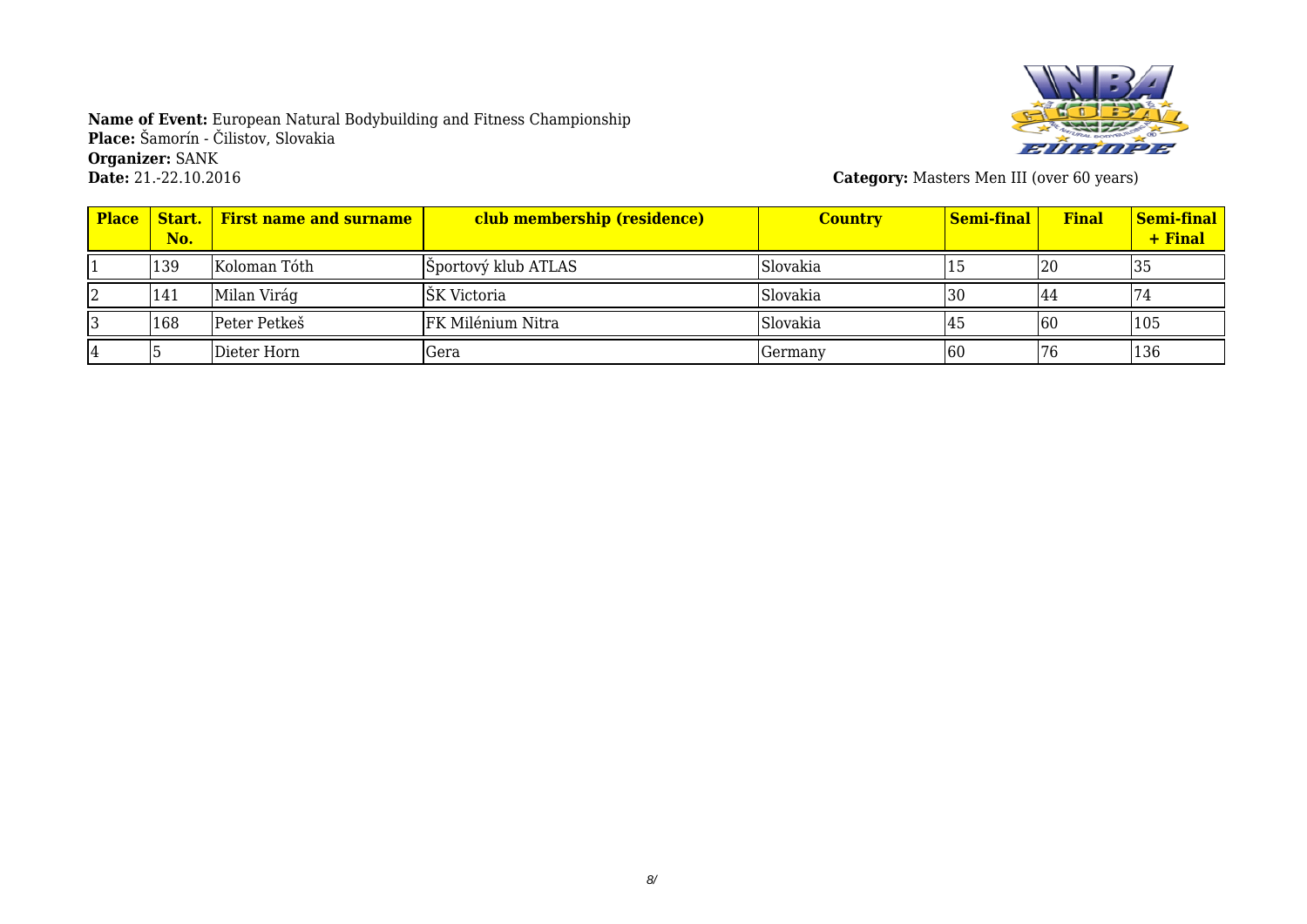

**Category:** Fitness figure

| <b>Place</b> | Start.<br>No. | <b>First name and surname</b> | club membership (residence)      | <b>Country</b> | <b>Semi-final</b> | <b>Final</b> | Semi-final<br>+ Final |
|--------------|---------------|-------------------------------|----------------------------------|----------------|-------------------|--------------|-----------------------|
|              | 151           | Zuzana Satmáryová             | Synergym                         | Slovakia       | 24                | 18           | 42                    |
|              | 153           | Linda Haas                    | ŠK LifeGym                       | Slovakia       | 33                | 30           | 63                    |
|              | 148           | Ibolya Bognárová              | Synergym                         | Slovakia       | 51                | 32           | 83                    |
| 14           | 73            | Barbora Verešová              | Telocvičňa Jednota Sokol         | Slovakia       | 60                | 36           | 96                    |
| 15           | 102           | Simona Swaczynová             | <b>Fitness Institut Brno</b>     | Czech          | 60                | 38           | 98                    |
| 16           | 75            | Barbara Bagnolati             | Bonassola                        | Italy          | 96                | 60           | 156                   |
|              | 55            | Barbora Fašungová             | <b>BRIELA</b> natural šport klub | Slovakia       | 114               |              |                       |
| 8            |               | Michaela Sýkorová             | Telocvičňa Jednota Sokol         | Slovakia       | 117               |              |                       |
| 19           | 28            | Hana Nova                     | La teste de buch                 | France         | 123               |              |                       |
| 10           | 121           | Jana Paraščincová             | České Budějovice                 | Czech          | 144               |              |                       |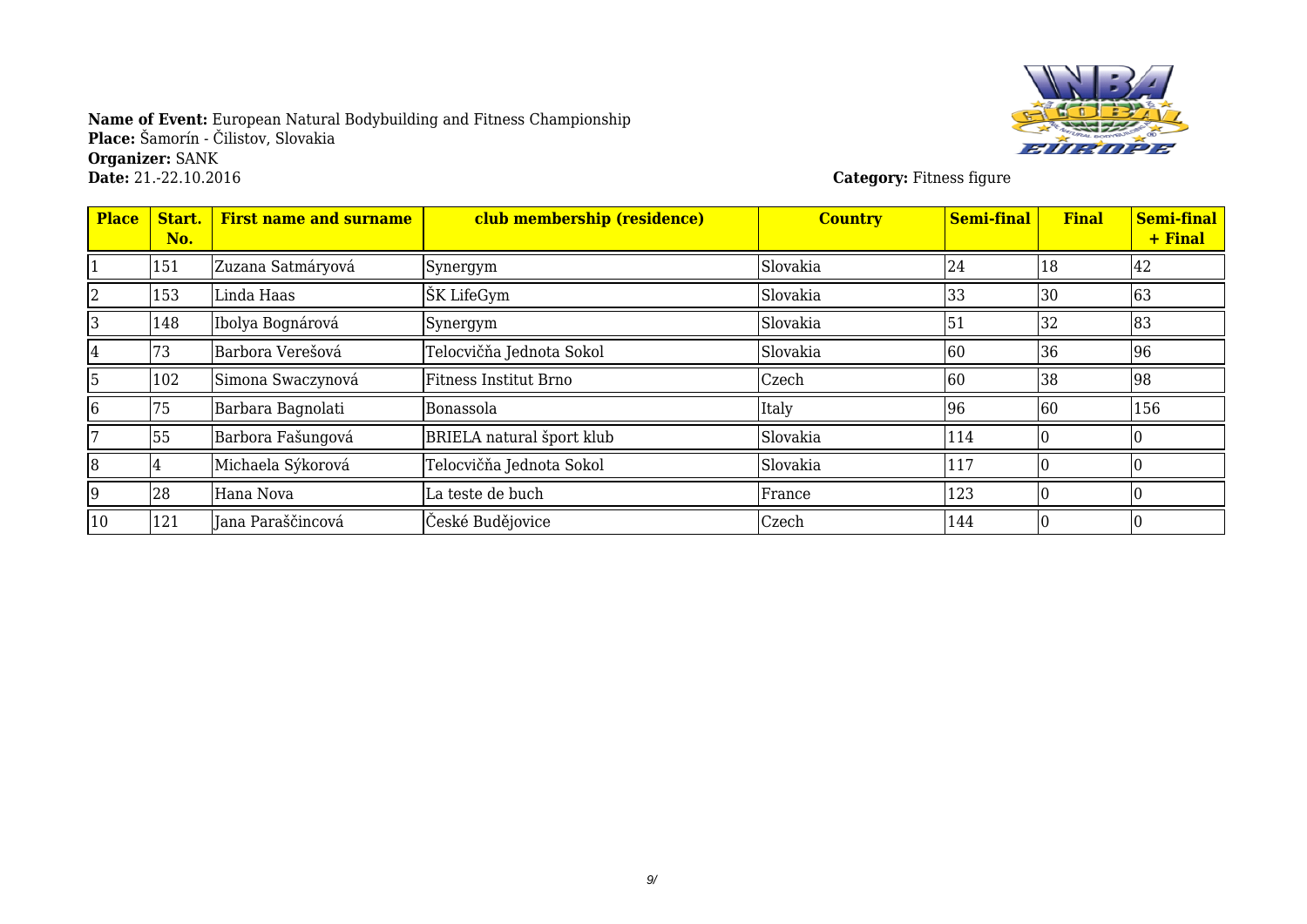

**Category:** Fitness figure over 35 years

| <b>Place</b> | Start.<br>No. | <b>First name and surname</b>     | club membership (residence)  | <b>Country</b> | Semi-final | <b>Final</b> | Semi-final<br>+ Final |
|--------------|---------------|-----------------------------------|------------------------------|----------------|------------|--------------|-----------------------|
|              | 151           | Zuzana Satmáryová                 | Synergym                     | Slovakia       | 30         | 14           | 44                    |
|              | 130           | Mária Augustinová<br> Štalmachová | ŠK AK Fitness                | Slovakia       | 39         | 26           | 65                    |
|              | 167           | Lenka Kuráková                    | Rimavska Sobota              | Slovakia       | 39         | 28           | 67                    |
|              | 102           | Simona Swaczynová                 | <b>Fitness Institut Brno</b> | Czech          | 48         | 32           | 80                    |
|              | 75            | Barbara Bagnolati                 | Bonassola                    | Italy          | 63         | 46           | 109                   |
|              | 121           | Jana Paraščincová                 | České Budějovice             | Czech          | 90         | 60           | 150                   |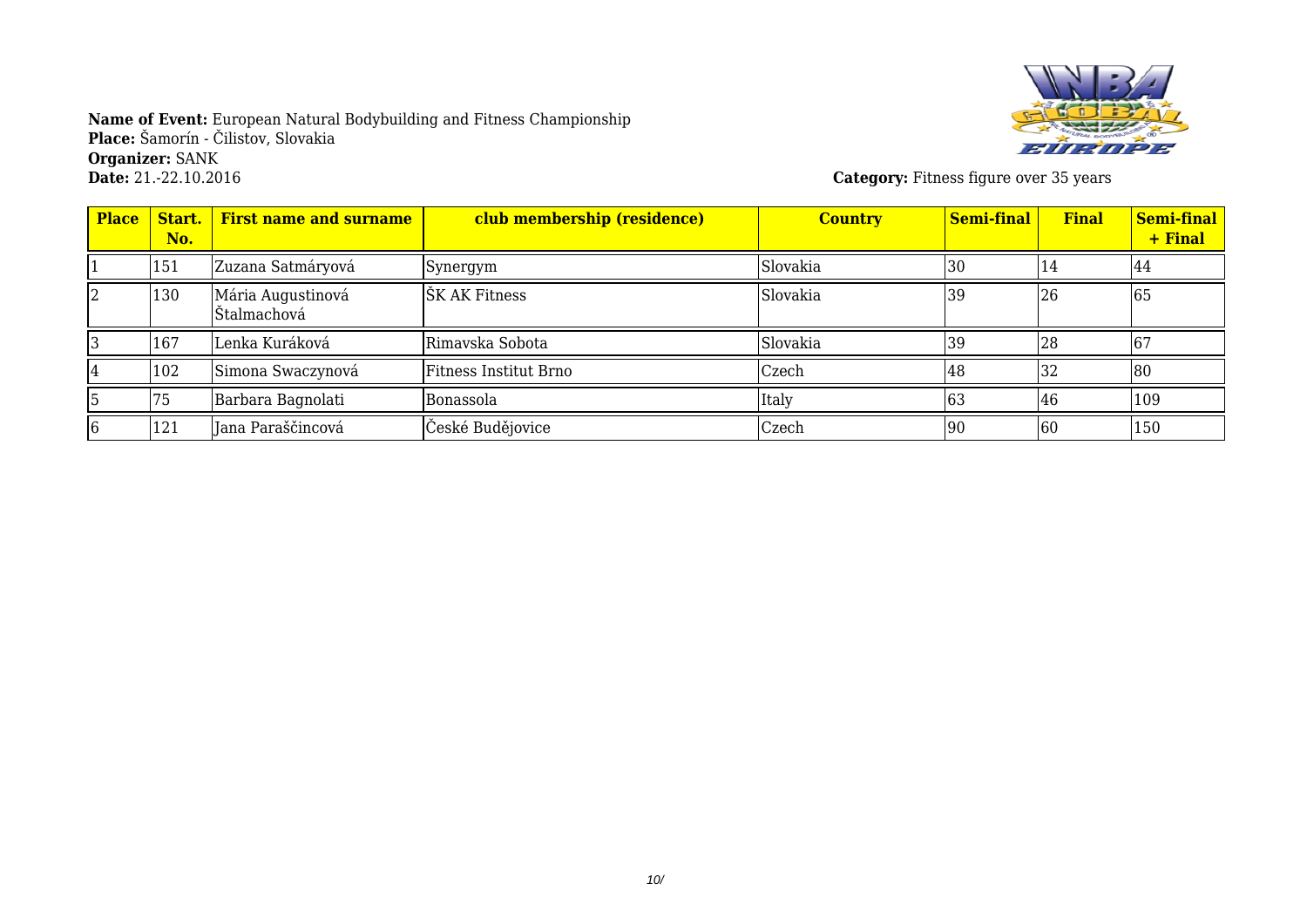

**Category:** Sport model under 165 cm

| <b>Place</b> | Start.<br>No. | <b>First name and surname</b> | club membership (residence) | <b>Country</b> | <b>Semi-final</b> | <b>Final</b> | Semi-final<br>+ Final |
|--------------|---------------|-------------------------------|-----------------------------|----------------|-------------------|--------------|-----------------------|
|              | 22            | Renáta Csiliga                | Budapest                    | Hungary        |                   |              | 25                    |
|              | 146           | Barbora Čupková               | Fitness centrum Ján Berdy   | Slovakia       | 142               | 28           |                       |
|              | 85            | Šárka Čejková                 | Liberec                     | Czech          | 48                | 30           |                       |
|              | 147           | Daniela Krejčová              | BRIELA natural šport klub   | Slovakia       | 45                | 40           | 85                    |
|              | 157           | Iveta Kováčiková              | lIarok                      | Slovakia       | 81                | 54           | 135                   |
|              | 145           | Lucie Stachurova              | ŠK AK Fitness               | Slovakia       | 184               | 52           | 136                   |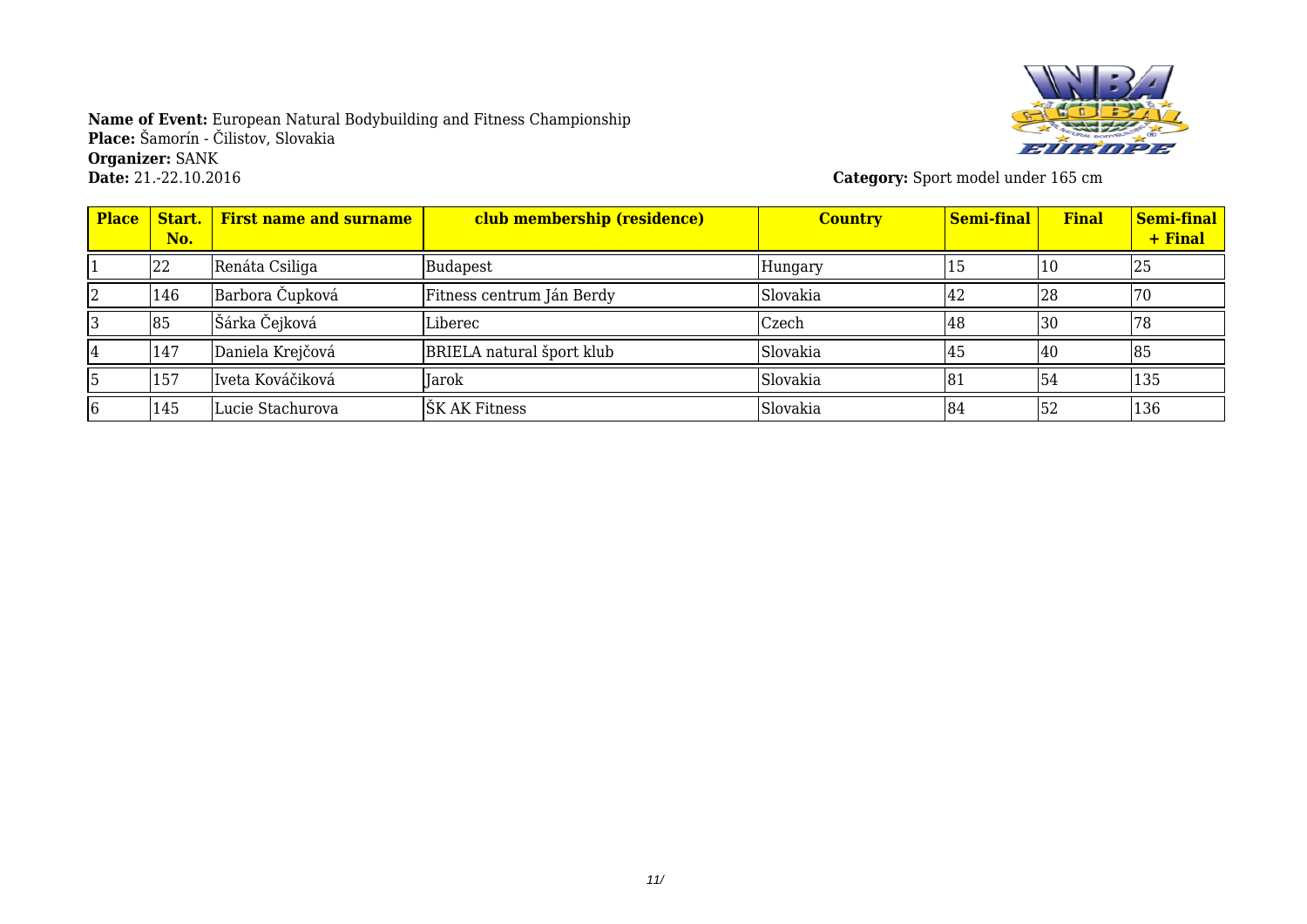

**Category:** Sport model over 165 cm

| <b>Place</b> | Start.<br>No. | <b>First name and surname</b> | club membership (residence) | <b>Country</b>            | <b>Semi-final</b> | <b>Final</b> | Semi-final<br>+ Final |
|--------------|---------------|-------------------------------|-----------------------------|---------------------------|-------------------|--------------|-----------------------|
|              |               | Cyntia Manon Bencsics         | BRIELA natural šport klub   | Slovakia                  |                   | 22           | 49                    |
|              | 96            | Orsolya Szabó                 | Debrecen                    | Hungary                   | 36                | 18           | 154                   |
|              | 135           | Scarlett Jávorková            | ŠK Arena Relax Team         | Slovakia                  | 36                | 46           | 82                    |
|              | 49            | Sintija Katkevica             | Riga                        | Latvia                    | 166               | 36           | 102                   |
|              | 154           | Olga Matusová                 | ŠK Arena Relax Team         | Slovakia                  | 75                | 42           | 117                   |
|              | 132           | Romana Bielovičová            | WPcomp - bodybuilding       | Slovakia                  | 178               | 48           | 126                   |
|              | 172           | Senda Hadžič                  |                             | Bosnia and Herzegovina 99 |                   |              |                       |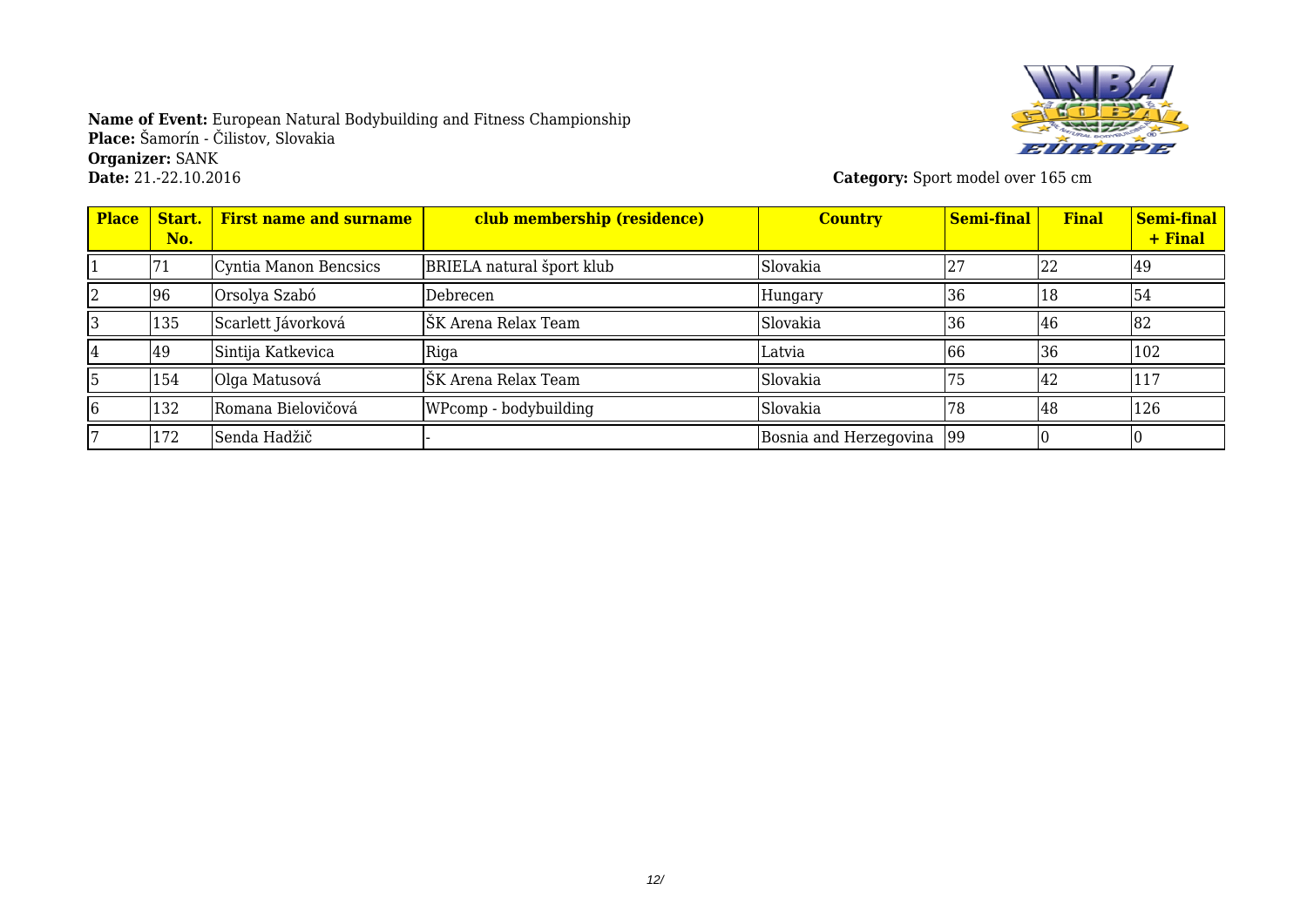

**Category:** Sport model over 35 years

| <b>Place</b> | No. | <b>Start.</b> First name and surname | club membership (residence) | <b>Country</b> | Semi-final | <b>Final</b> | Semi-final<br>+ Final |
|--------------|-----|--------------------------------------|-----------------------------|----------------|------------|--------------|-----------------------|
|              | 85  | Šárka Čejková                        | Liberec                     | Czech          |            | 10           | 125                   |
|              | 79  | Dana Vizárová                        | WPcomp - bodybuilding       | Slovakia       | 130        | 20           | 50                    |
|              | 159 | Renáta Sklenárová                    | Iron Gym Zvolen             | Slovakia       |            | 30           |                       |
|              |     | Sonja Fiala                          | Vienna                      | Austria        | 160        | 140          | 100                   |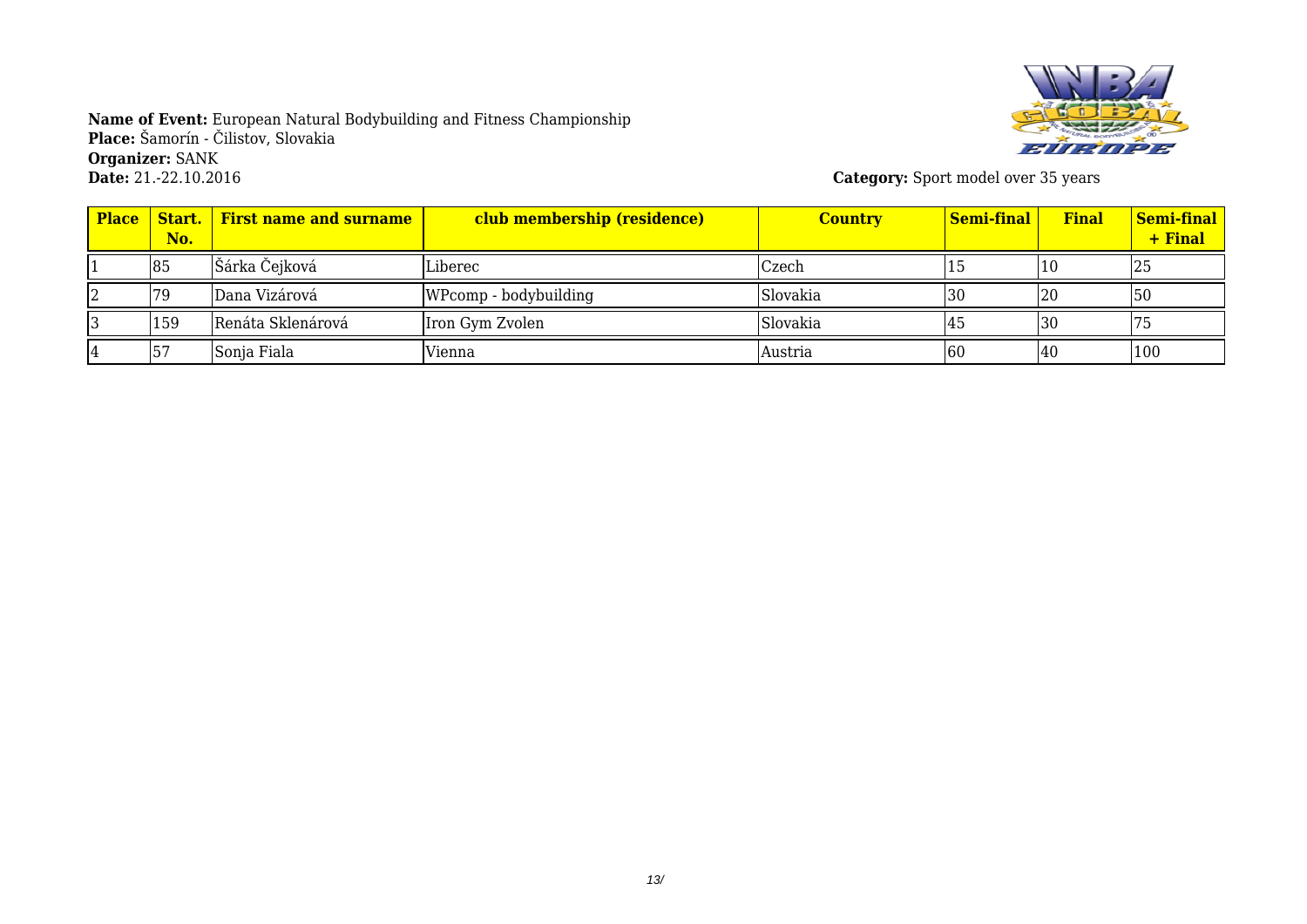

**Category:** Mr. physique under 23 years

| <b>Place</b> | Start.<br>No. | <b>First name and surname</b> | club membership (residence) | <b>Country</b> | Semi-final | <b>Final</b> | <b>Semi-final</b><br>+ Final |
|--------------|---------------|-------------------------------|-----------------------------|----------------|------------|--------------|------------------------------|
|              | 123           | Pavel Machu                   | Luhačovice                  | Czech          | '∠         | ⊥∠           | 39                           |
|              | 122           | Dávid Csala                   | Tököl                       | Hungary        | LZ4        | 24           | 48                           |
|              | 137           | Martin Zaťko                  | Poruba                      | Slovakia       | 39         | 26           | 165                          |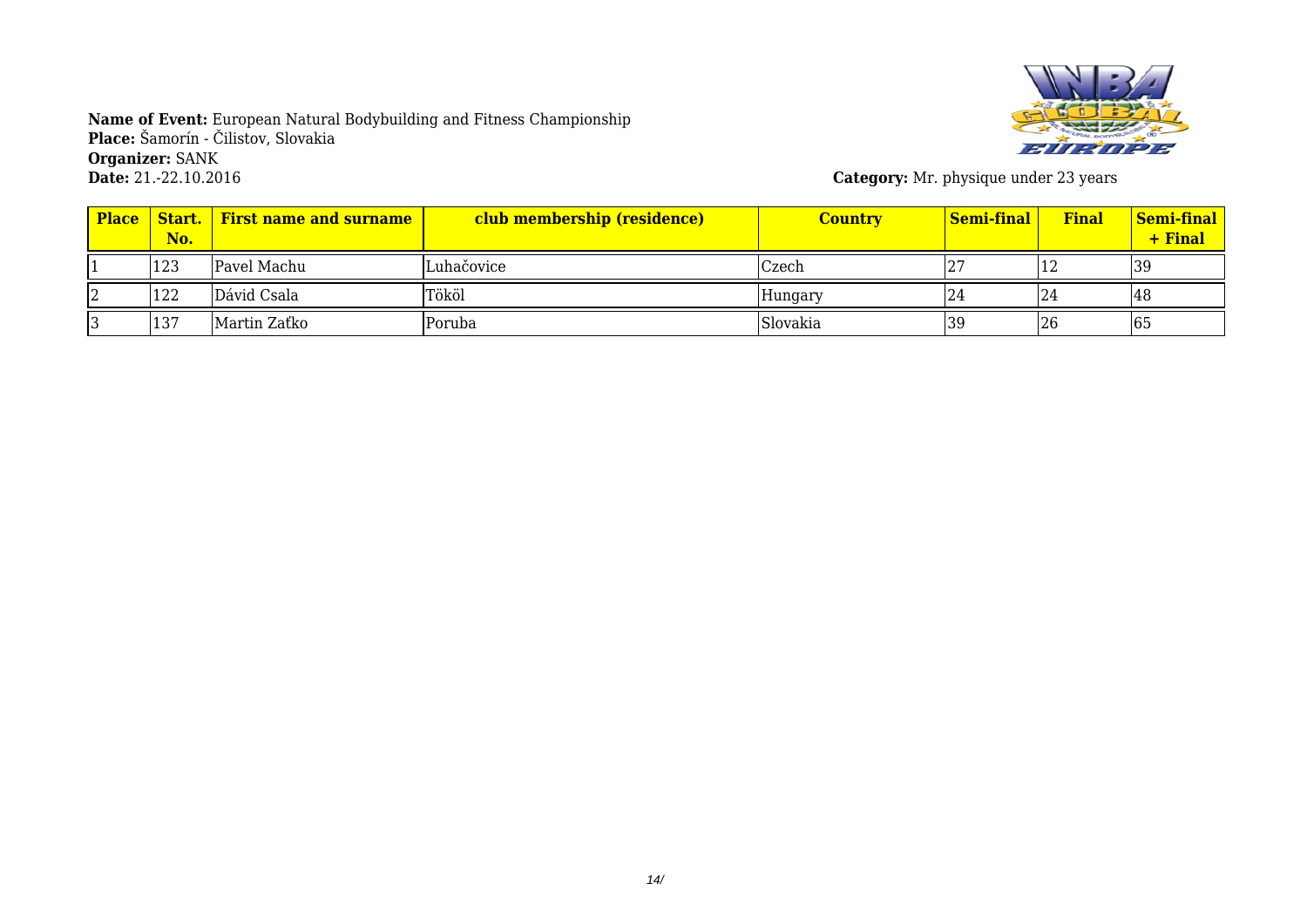

**Category:** Mr. physique under 180 cm

| <b>Place</b> | Start.<br>No. | <b>First name and surname</b> | club membership (residence)       | <b>Country</b> | <b>Semi-final</b> | <b>Final</b> | Semi-final<br>+ Final |
|--------------|---------------|-------------------------------|-----------------------------------|----------------|-------------------|--------------|-----------------------|
|              | 123           | Pavel Machu                   | Luhačovice                        | Czech          | 45                | 30           | 75                    |
| 2            | 81            | Zsolt Bartha                  | Debrecen                          | Hungary        | 45                | 32           | 77                    |
| 3            | 110           | Dan Xaver                     | praha                             | Czech          | 45                | 33           | 78                    |
| 14           | 142           | Viliam Hečko                  | ŠK Victoria                       | Slovakia       | 57                | 28           | 85                    |
| 5            | 131           | Lukáš Klimo                   | <b>Bratislava</b>                 | Slovakia       | 63                | 30           | 93                    |
| 6            | 137           | Martin Zaťko                  | Poruba                            | Slovakia       | 90                | 54           | 144                   |
|              | 92            | Bohuslav Puchala              | Prague Natural Body Building Club | Czech          | 108               |              |                       |
| 8            | 45            | Viktor Piroš                  | <b>Žirany</b>                     | Slovakia       | 114               |              |                       |
| 9            | 94            | Luca Broccatelli              | Tordandrea di Assisi              | Italy          | 132               |              |                       |
| 10           | 158           | Alexander Barok               | <b>BRIELA</b> natural šport klub  | Slovakia       | 138               |              |                       |
| 11           | 174           | Tonči Grbavac                 | Makarska                          | Croatia        | 147               |              |                       |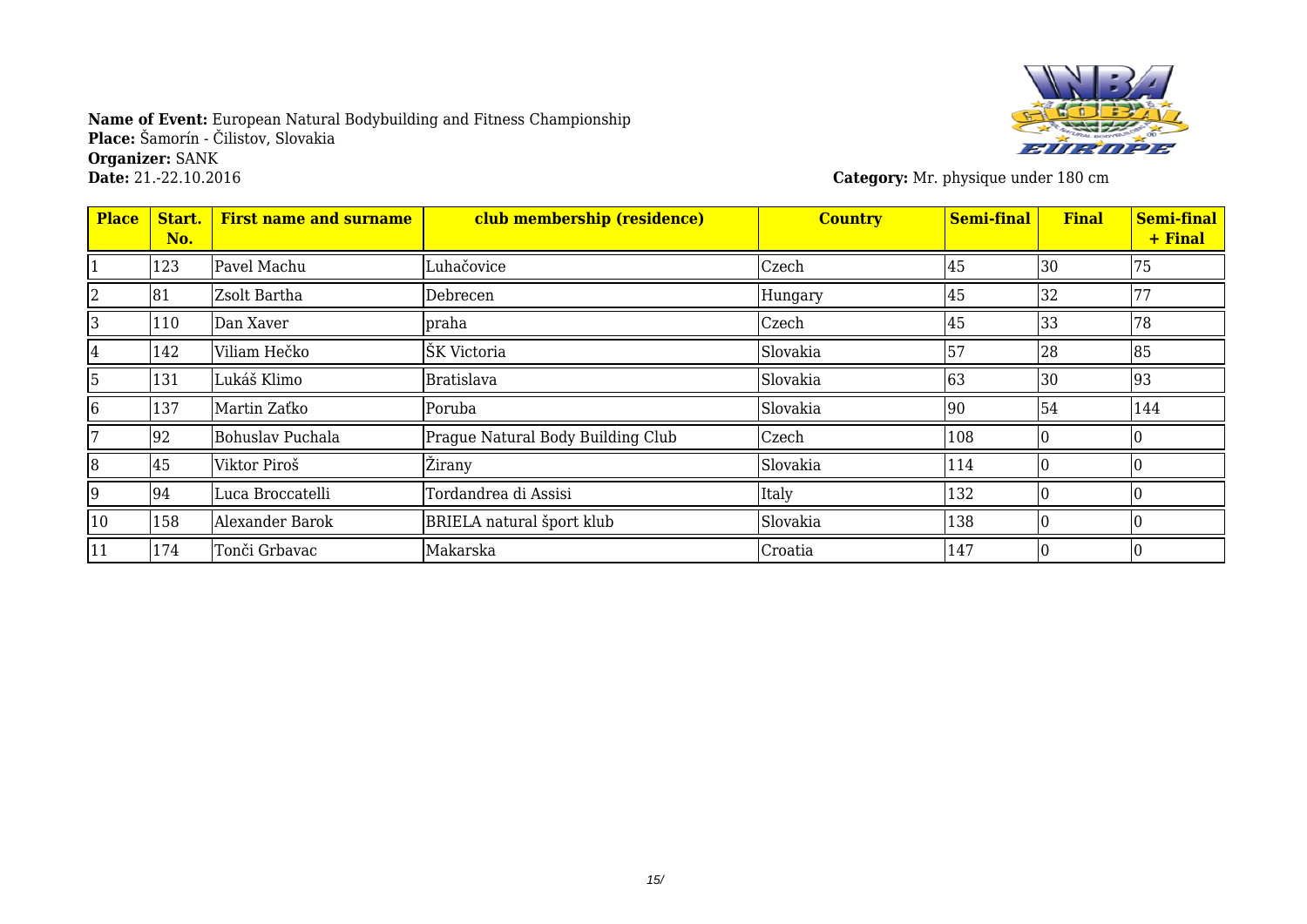

**Category:** Mr. physique over 180 cm

| <b>Place</b> | Start.<br>No. | <b>First name and surname</b> | club membership (residence) | <b>Country</b> | <b>Semi-final</b> | <b>Final</b> | Semi-final<br>+ Final |
|--------------|---------------|-------------------------------|-----------------------------|----------------|-------------------|--------------|-----------------------|
|              | 127           | Lukáč Ondřej                  | Kynšperk nad Ohří           | Czech          | 36                | 24           | 60                    |
|              | 122           | Dávid Csala                   | Tököl                       | Hungary        | 45                | 32           | 77                    |
| 13           | 140           | Martin Chlebana               | BRIELA natural šport klub   | Slovakia       | 75                | 30           | 105                   |
| 14           | 114           | Balázs Ócsai                  | Mezőkövesd                  | Hungary        | 69                | 44           | 113                   |
| 15           | 70            | Richard Kmet                  | ŠK PowerFit Bratislava      | Slovakia       | 78                | 36           | 114                   |
| 6            | 116           | Roman Ivaniš                  | <b>Brumov-Bylnice</b>       | Czech          | 78                | 40           | 118                   |
|              | 165           | Adam Kliment                  | Iron Gym Zvolen             | Slovakia       | 79                |              |                       |
| 8            | 78            | Matej Ivan                    | Iron Gym Zvolen             | Slovakia       | 93                |              |                       |
| 19           | 176           | Denis Rajčič                  |                             | Croatia        | 135               |              |                       |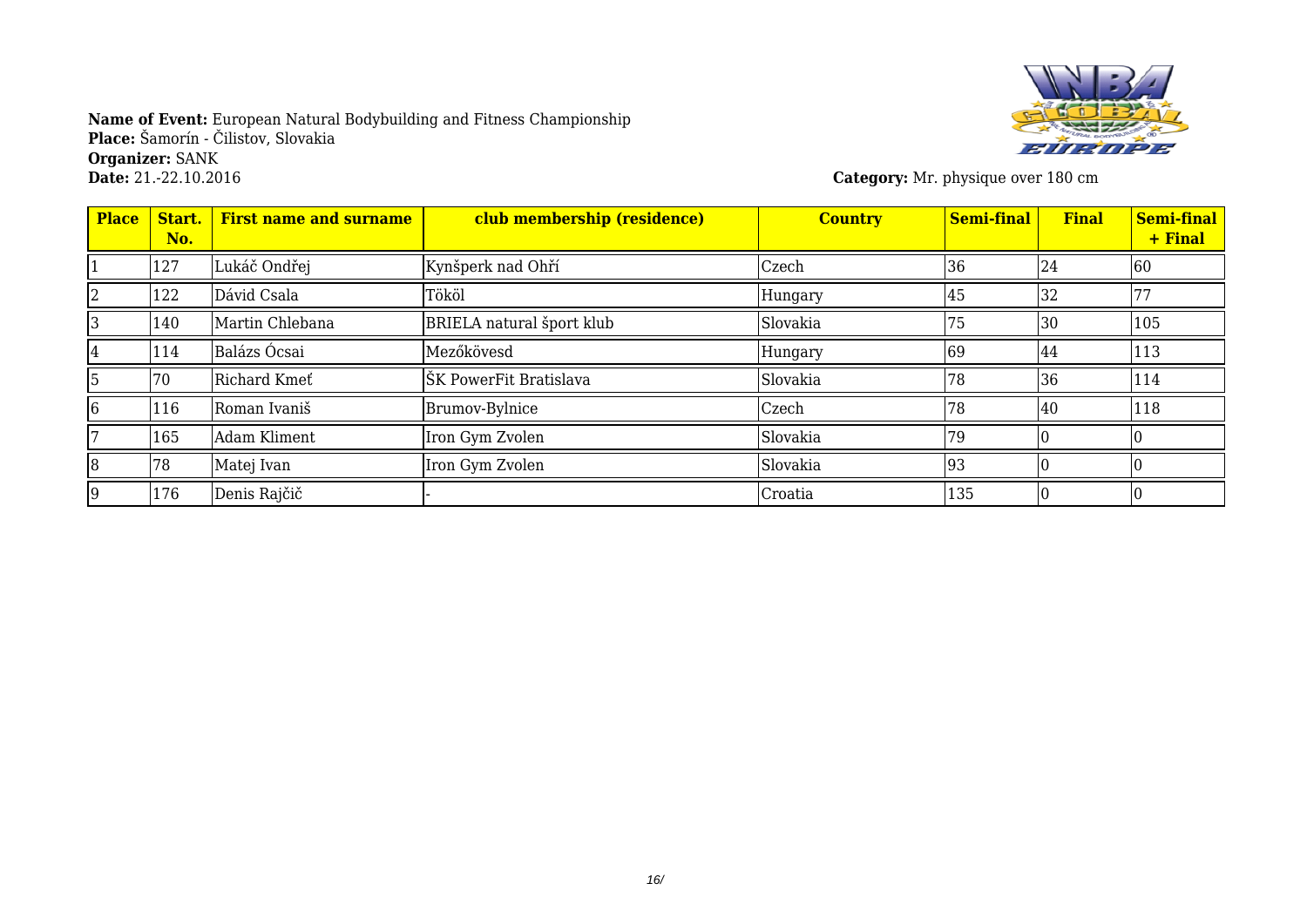

**Category:** Men under 170 cm

| <b>Place</b> | No. | <b>Start.</b> First name and surname | club membership (residence) | <b>Country</b> | Semi-final | <b>Final</b> | <b>Semi-final</b><br>+ Final |
|--------------|-----|--------------------------------------|-----------------------------|----------------|------------|--------------|------------------------------|
|              | 25  | Brandon Lirio                        | <b>APO</b>                  | Italy          |            | 20           | 135                          |
|              | 143 | <b>Slavomír Prada</b>                | Fitness centrum Ján Berdy   | Slovakia       | 136        | 140          |                              |
|              | 53  | Mikuláš Vajaš                        | ŠK LifeGym                  | Slovakia       | 139        | 160          | 99                           |
|              | 20  | Ken Ross                             | Gordon ACT Australia        | Norway         | 160        | 180          | 140                          |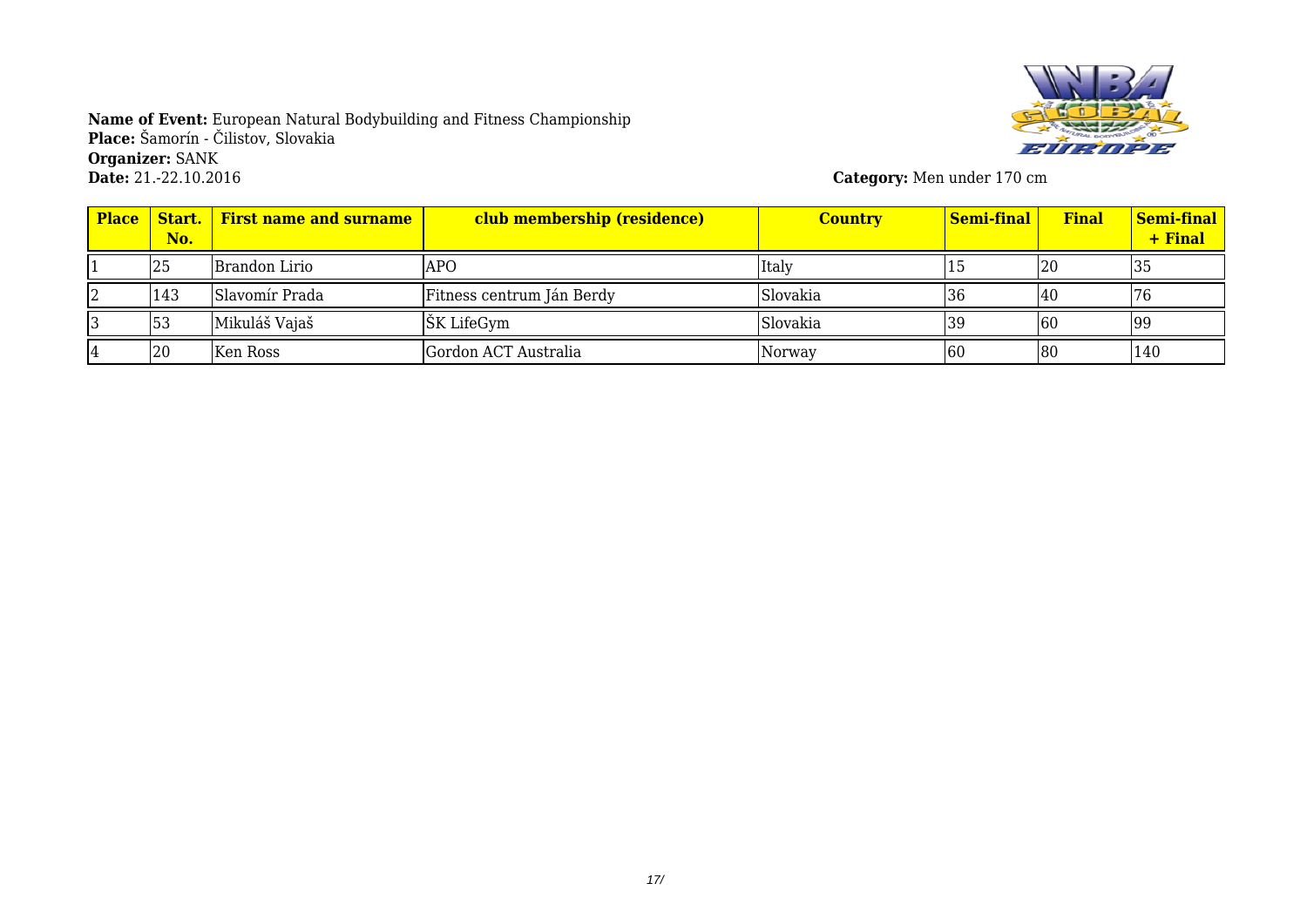

**Category:** Men under 175 cm

| <b>Place</b> | Start.<br>No. | <b>First name and surname</b> | club membership (residence) | <b>Country</b>               | <b>Semi-final</b> | <b>Final</b> | Semi-final<br>+ Final |
|--------------|---------------|-------------------------------|-----------------------------|------------------------------|-------------------|--------------|-----------------------|
|              | 76            | František Hofman              | ASC Dukla Praha             | Czech                        | 21                | 26           | Ι4Ε.                  |
|              | 129           | Jaromír Janečka               | Chvalčov                    | Czech                        | 142               | 60           | 102                   |
|              | 177           | Marko Miloševič               | Varšac                      | Serbia                       | 148               | 76           | 124                   |
|              | 139           | Koloman Tóth                  | Športový klub ATLAS         | Slovakia                     | 63                |              | 135                   |
|              | 115           | Petr Macek                    | Brumov-Bylnice              | Czech                        | 54                | 182          | 136                   |
|              | 90            | Peter Klement                 | Sindelfingen                | Germany                      | 187               | 96           | 183                   |
|              | 175           | Jeton Ravenni                 |                             | Bosnia and Herzegovina   102 |                   |              |                       |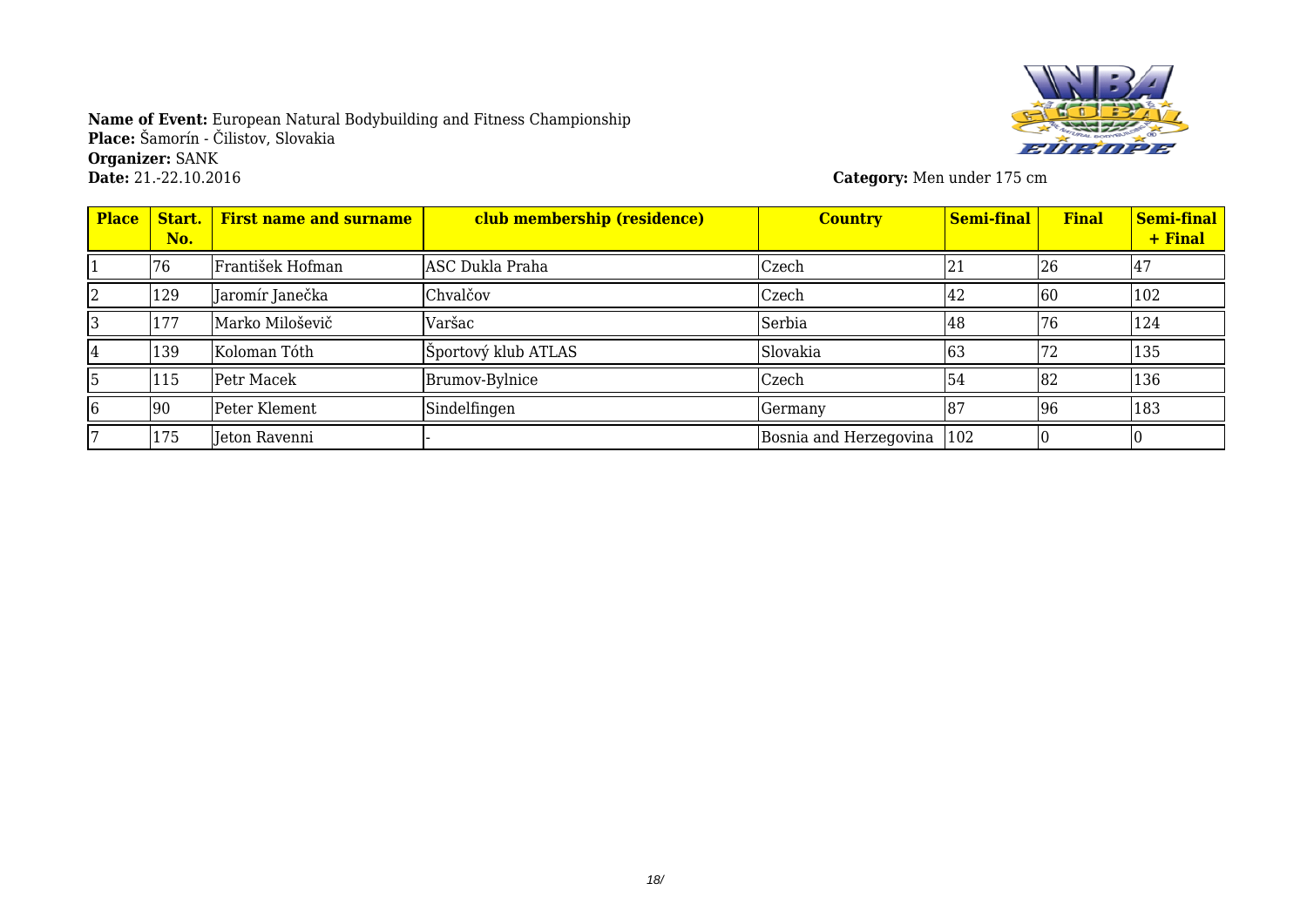

**Category:** Men under 180 cm

| <b>Place</b> | Start.<br>No. | <b>First name and surname</b> | club membership (residence) | <b>Country</b> | <b>Semi-final</b> | <b>Final</b> | Semi-final<br>+ Final |
|--------------|---------------|-------------------------------|-----------------------------|----------------|-------------------|--------------|-----------------------|
|              | 125           | Peter Winkler                 | KNK HIT Banská Bystrica     | Slovakia       | 21                | 32           | 53                    |
|              | 65            | Jonas Notter                  | Böblingen                   | Germany        | 33                | 36           | 69                    |
|              | 27            | Ladislav Erős                 | ŠK Arena Relax Team         | Slovakia       | 36                | 180          | 116                   |
|              | 166           | Matej Slivoň                  | Profi Academy Team          | Slovakia       | 60                | 188          | 148                   |
|              | 31            | Marek Ferenci                 | ŠK Victoria                 | Slovakia       | 78                | 88           | 166                   |
|              | 38            | Andrej Herák                  | Čataj                       | Slovakia       | 187               | 102          | 189                   |
|              | 112           | Antonín Téma                  | Lomnice                     | Czech          | 99                |              |                       |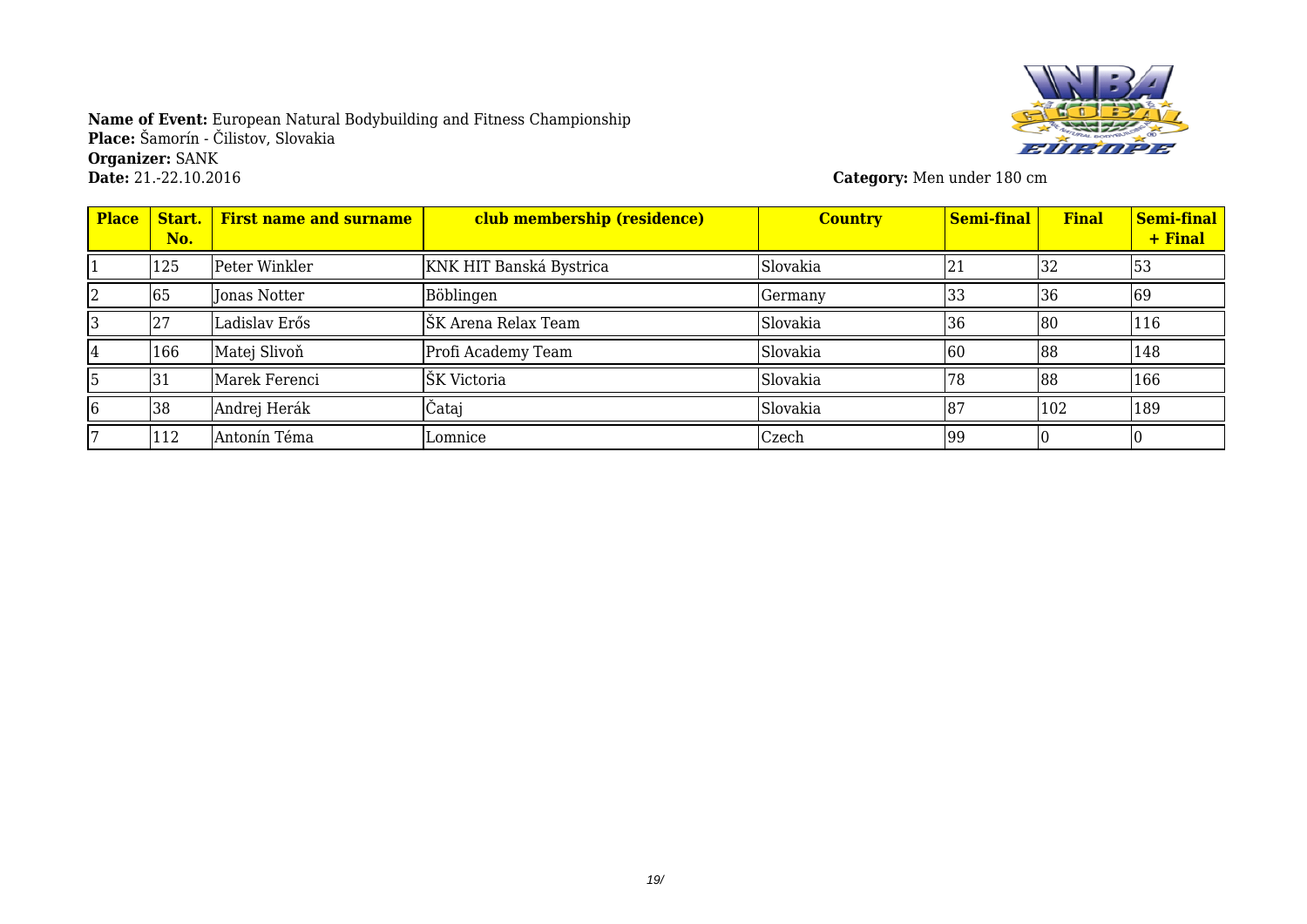

**Category:** Men over 180 cm

| <b>Place</b> | Start.<br>No. | <b>First name and surname</b> | club membership (residence)       | <b>Country</b> | <b>Semi-final</b> | <b>Final</b> | <b>Semi-final</b><br>+ Final |
|--------------|---------------|-------------------------------|-----------------------------------|----------------|-------------------|--------------|------------------------------|
|              | 66            | Tamás Sebestyén               | Rinyaújlak                        | Hungary        | 18                | 22           | 40                           |
| 2            | 68            | Christian Kellenberger        | Sindelfingen                      | Germany        | 27                | 38           | 65                           |
|              | 83            | Berthold Jens                 | Neukirchen/ Erz.                  | Germany        | 69                | 66           | 135                          |
|              | 156           | Iúlius Fedor                  | K.Chlmec                          | Slovakia       | 75                | 96           | 171                          |
| ٢p           | 71            | Lukáš Hrubý                   | Prague Natural Body Building Club | Czech          | 78                | 96           | 174                          |
| 16           |               | Valters Magone                | Riga                              | Latvia         | 75                | 102          | 177                          |
|              | 97            | Pavel Ryška                   | Bystřice pod Hostýnem             | Czech          | 96                |              |                              |
| 18           |               | Andrej Drahoš                 | POWER GYM Zlaté Moravce           | Slovakia       | 108               |              |                              |
| 19           | 152           | Miroslav Holub                | Valašské Klobouky                 | Czech          | 126               |              |                              |
| 10           | 10            | Podczaski Piotr               | Warsaw                            | Poland         | 150               |              |                              |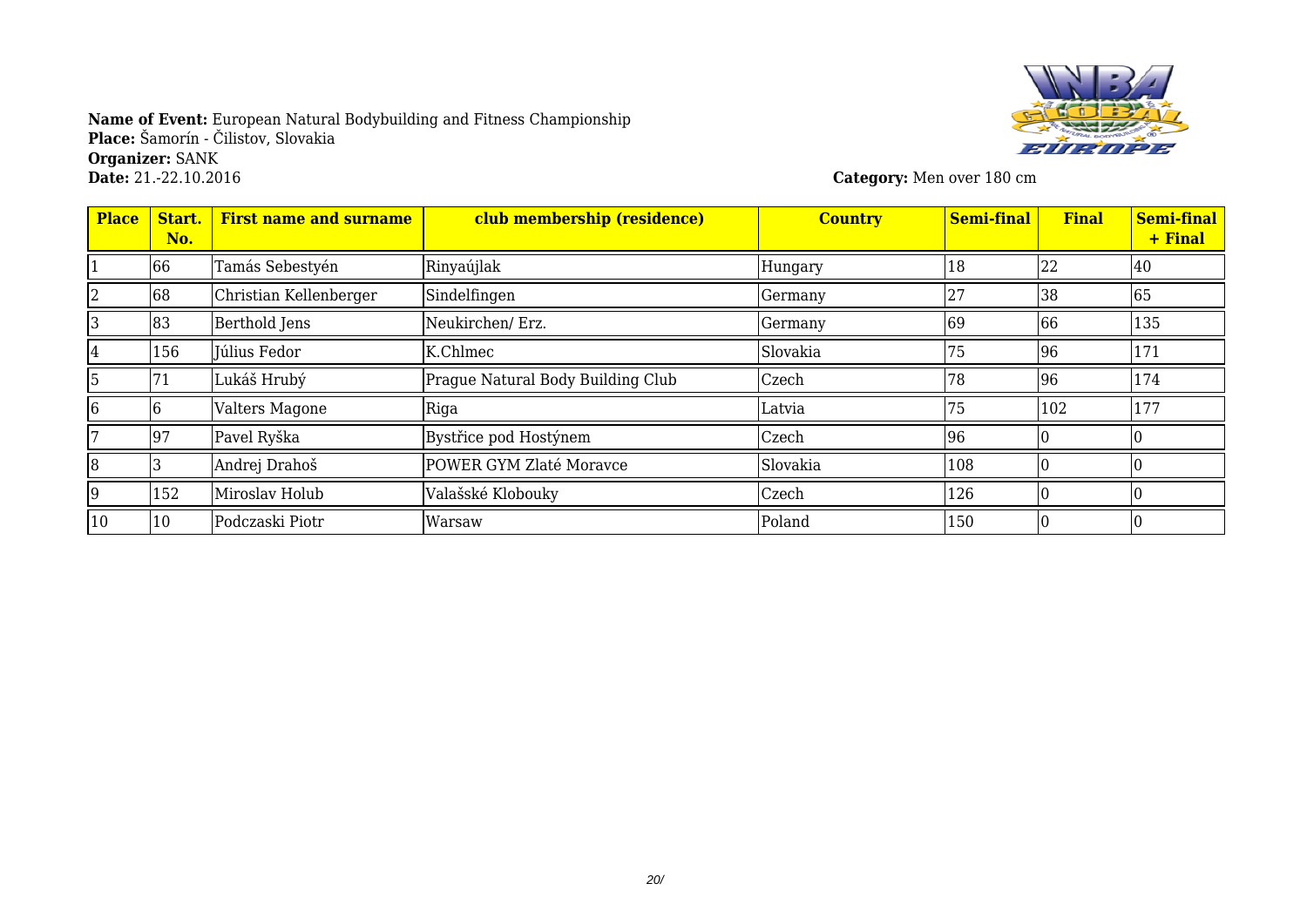

**Category:** Mixed couples

| <b>Place</b> | No. | <b>Start.</b> First name and surname | club membership (residence) | <b>Country</b> | <b>Semi-final</b> | <b>Final</b> | <b>Semi-final</b><br>$+$ Final |
|--------------|-----|--------------------------------------|-----------------------------|----------------|-------------------|--------------|--------------------------------|
|              | 62  | Katarína Tomášová                    | ŠK Naturálka                | Slovakia       |                   | 25           | 125                            |
|              | 62  | Peter Winkler                        | KNK HIT Banská Bystrica     | Slovakia       |                   | 25           | 125                            |
|              | 121 | Ken Ross                             | Gordon ACT Australia        | Norway         |                   | 50           | <b>50</b>                      |
|              | 21  | Hana Nova                            | La teste de buch            | France         |                   | 50           | 50                             |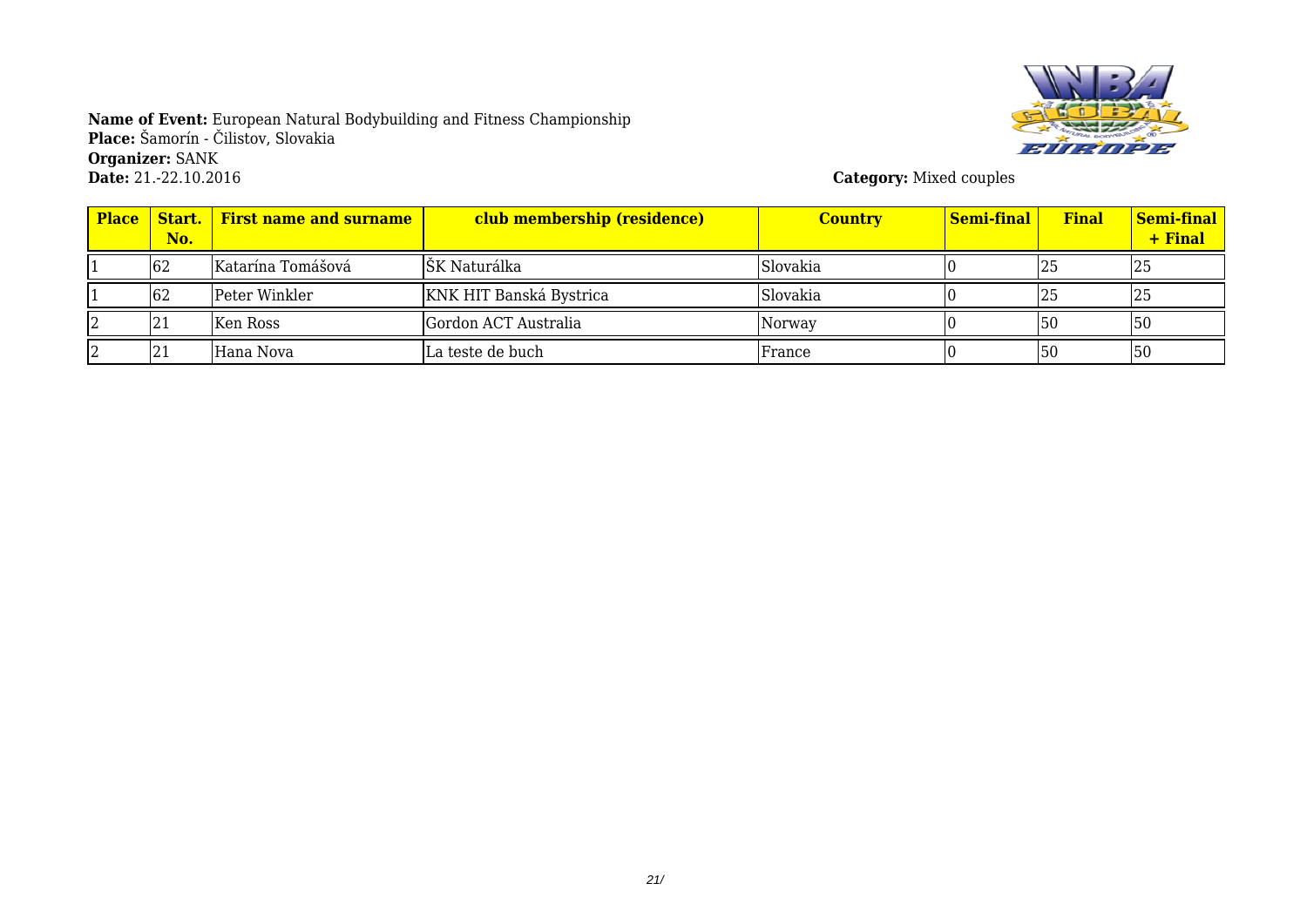

**Category:** Men Physically challenged

| <b>Place</b> | Start.<br>No. | <b>First name and surname</b> | club membership (residence) | Country  | Semi-final | Final | <u>  Semi-final</u><br>$+$ Final |
|--------------|---------------|-------------------------------|-----------------------------|----------|------------|-------|----------------------------------|
|              | ے ا           | Kristóf Harnos                | Csömör                      | Hungary  |            |       | l 1 0                            |
|              | 124           | Boris Benčat                  | SK Arena Relax Team         | Slovakia |            | 20    | 20                               |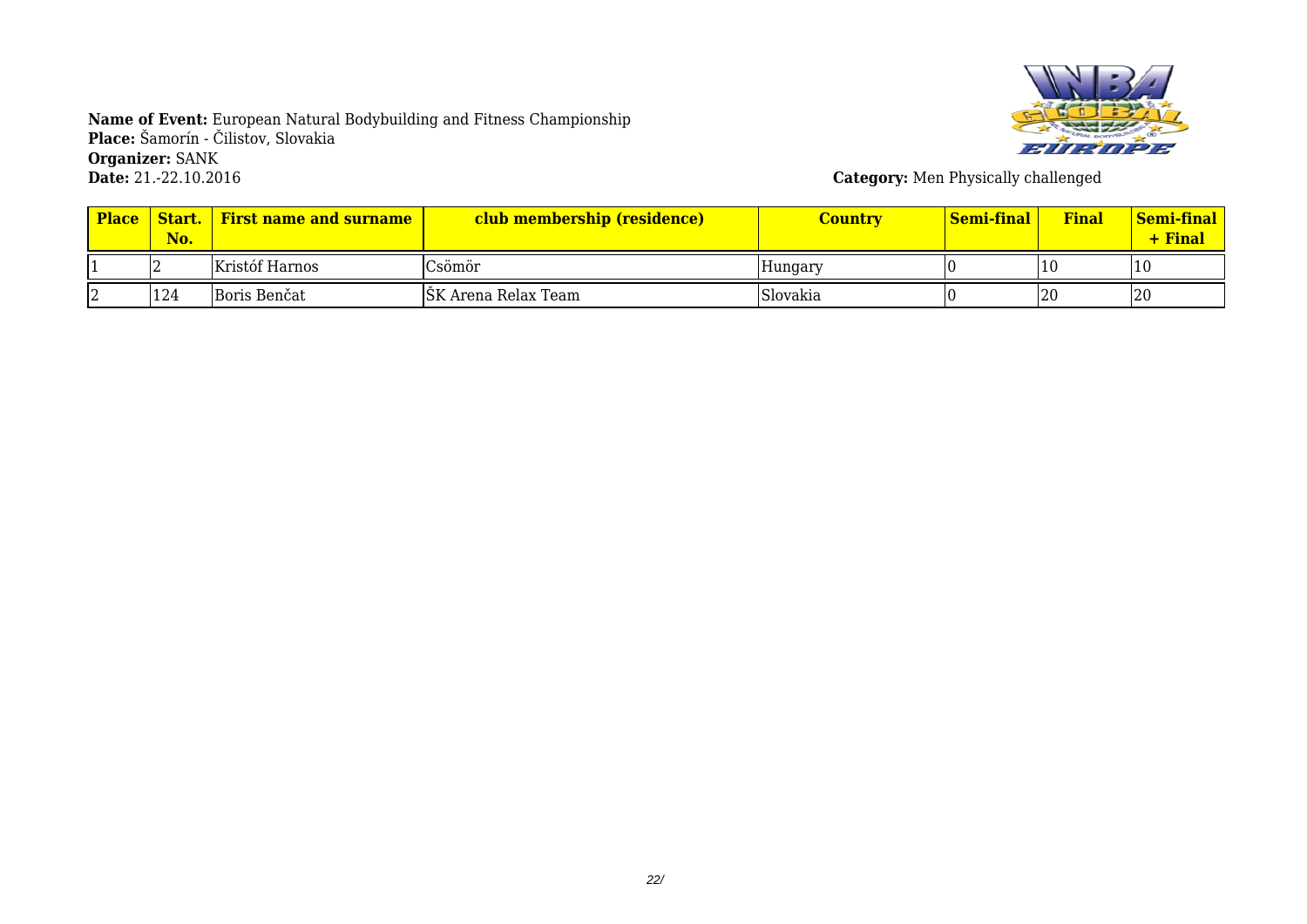

**Category:** Fitness bikini under 162 cm

| <b>Place</b> | Start.<br>No. | <b>First name and surname</b> | club membership (residence) | <b>Country</b>  | Semi-final | <b>Final</b>    | Semi-final<br>+ Final |
|--------------|---------------|-------------------------------|-----------------------------|-----------------|------------|-----------------|-----------------------|
|              | 64            | Martina Velecká               | WPcomp - bodybuilding       | Slovakia        | 21         | 14              | 35                    |
|              | 88            | Réka Pocsai                   | Pécs                        | Hungary         | <b>24</b>  | 16              | 140                   |
|              | 160           | Michaela Plašienková          | WPcomp - bodybuilding       | Slovakia        | 151        | 46              | 197                   |
|              | 44            | Renáta Petőczová              | ŠK Arena Relax Team         | Slovakia        | 60         | <sup>1</sup> 42 | 102                   |
|              | 134           | Denisa Macková                | Fitness centrum Ján Berdy   | Slovakia        | 172        | 150             | 122                   |
|              | 119           | Ineke Willems                 | <b>Oss</b>                  | The Netherlands | 187        | <b>40</b>       | 127                   |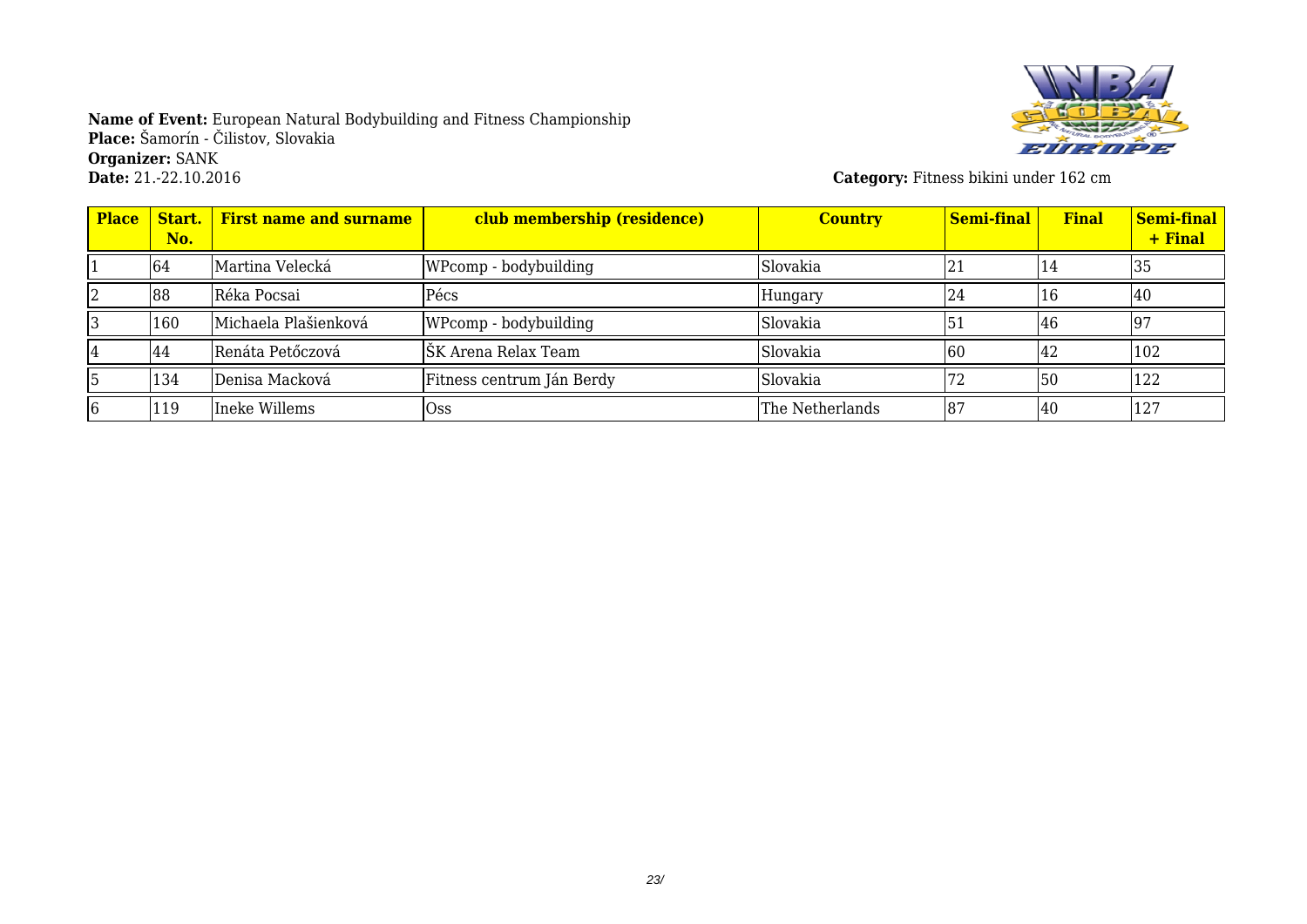

**Category:** Fitness bikini under 167 cm

| <b>Place</b> | No. | <b>Start.</b> First name and surname | club membership (residence)      | <b>Country</b> | Semi-final | <b>Final</b> | <b>Semi-final</b><br>+ Final |
|--------------|-----|--------------------------------------|----------------------------------|----------------|------------|--------------|------------------------------|
|              | 113 | Adriána Machalcová                   | <b>BRIELA</b> natural šport klub | Slovakia       |            | 18           | 45                           |
|              | 30  | Viktória Nagyová                     | Športový klub ATLAS              | Slovakia       | 33         |              | 155                          |
|              | 150 | Monika Pálinkásová                   | Synergym                         | Slovakia       | 145        | 26           |                              |
|              | 86  | Monika Melčáková                     | Chudíř                           | Czech          | 148        | 36           | 84                           |
|              | 91  | Christina Oberbramberger             | Waidhofen an der Ybbs            | Austria        |            | 50           | 125                          |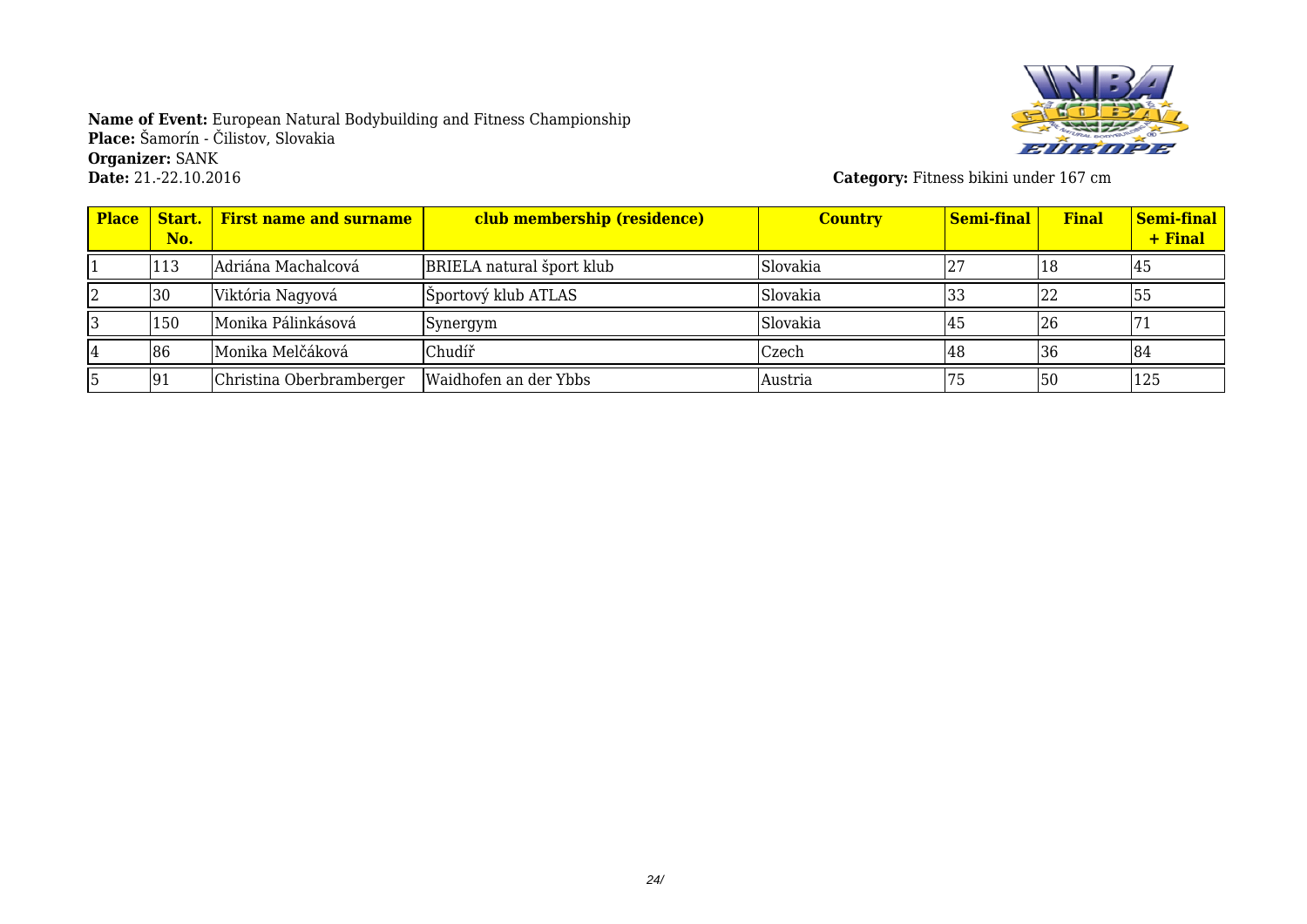

**Category:** Fitness bikini over 167 cm

| <b>Place</b> | Start.<br>No. | <b>First name and surname</b> | club membership (residence)      | <b>Country</b> | <b>Semi-final</b> | <b>Final</b> | <b>Semi-final</b><br>+ Final |
|--------------|---------------|-------------------------------|----------------------------------|----------------|-------------------|--------------|------------------------------|
|              | 51            | Veronika Šloufová             | Třebíč                           | Czech          | 27                | 20           | 147                          |
|              | 167           | Dana Kiabová                  | Iron Gym Zvolen                  | Slovakia       | 42                | 28           | 70                           |
|              | 133           | Barbora Jakábová              | Modra                            | Slovakia       | 48                | 34           | 82                           |
| 14           | 93            | Libuša Korímová               | BRIELA natural šport klub        | Slovakia       | 69                | 38           | 107                          |
| 15           | 69            | Alena Bednářová               | Liberec                          | Czech          | 81                | 38           | 119                          |
| 6            | 128           | Veronika Berecová             | Viničné                          | Slovakia       | 78                | 56           | 134                          |
|              |               | Natália Horváthová            | <b>BRIELA</b> natural šport klub | Slovakia       | 87                |              |                              |
| 8            | 144           | Aneta Pavlová                 | WPcomp - bodybuilding            | Slovakia       | 114               |              |                              |
| 19           | 59            | Anna Kozaňáková               | <b>BRIELA</b> natural šport klub | Slovakia       | 126               |              |                              |
| 10           | 161           | Mária Vadkertiová             | Synergym                         | Slovakia       | 138               |              |                              |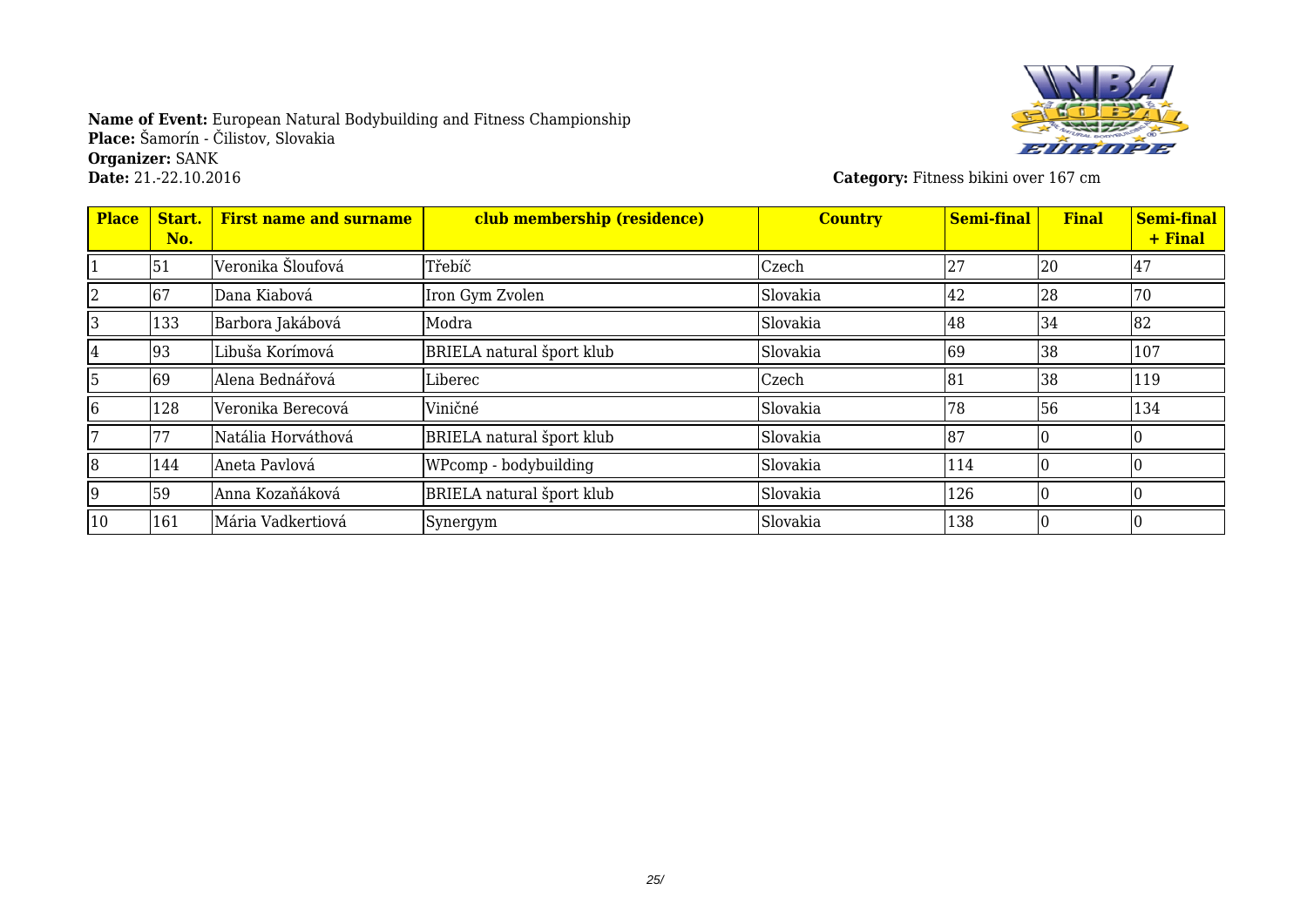

**Category:** Fitness children 7 years

| <b>Place</b> | No. | <b>Start.</b> First name and surname | club membership (residence) | <b>Country</b> | Semi-final | <b>Final</b> | <b>Semi-final</b><br>+ Final |
|--------------|-----|--------------------------------------|-----------------------------|----------------|------------|--------------|------------------------------|
|              | 107 | Michaela Malá                        | Sportovní akademie P&M      | Czech          |            |              | 14                           |
|              | 104 | Kristína Pernicová                   | Sportovní akademie P&M      | Czech          |            |              |                              |
|              | 106 | Adéla Bohmová                        | Sportovní akademie P&M      | Czech          | 20         |              | 20                           |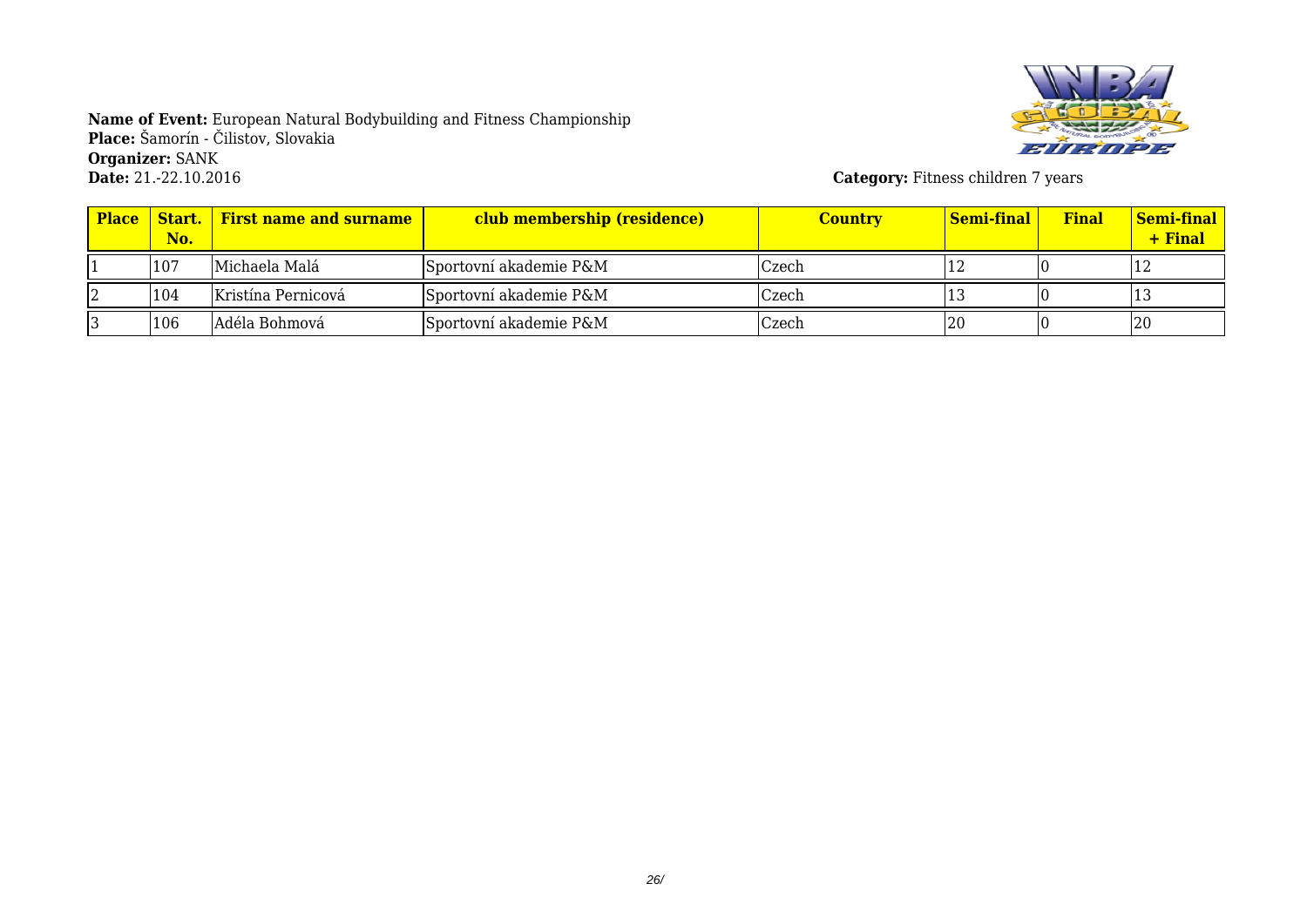

**Category:** Fitness children 8-9 years

| <b>Place</b> | Start.<br>No. | <b>First name and surname</b> | club membership (residence) | <b>Country</b> | Semi-final | <b>Final</b> | Semi-final<br>+ Final |
|--------------|---------------|-------------------------------|-----------------------------|----------------|------------|--------------|-----------------------|
|              | 12            | Lili Gellén                   | Debrecen                    | Hungary        |            |              |                       |
|              | 105           | Markéta Musilová              | Sportovní akademie P&M      | Czech          | 120        |              | 20                    |
|              | 103           | Natália Jacinová              | Sportovní akademie P&M      | <b>Czech</b>   | 24         |              | <sup>24</sup>         |
|              | 101           | Šárka Mikysková               | Sportovní akademie P&M      | Czech          | 128        |              | 128                   |
|              | 34            | Valerie Jordova               | <b>Bruntal</b>              | Czech          | 130        |              | 130                   |
|              | 36            | Ela Kostrůnková               | KOBRA Bruntál               | Czech          | 38         |              | 38                    |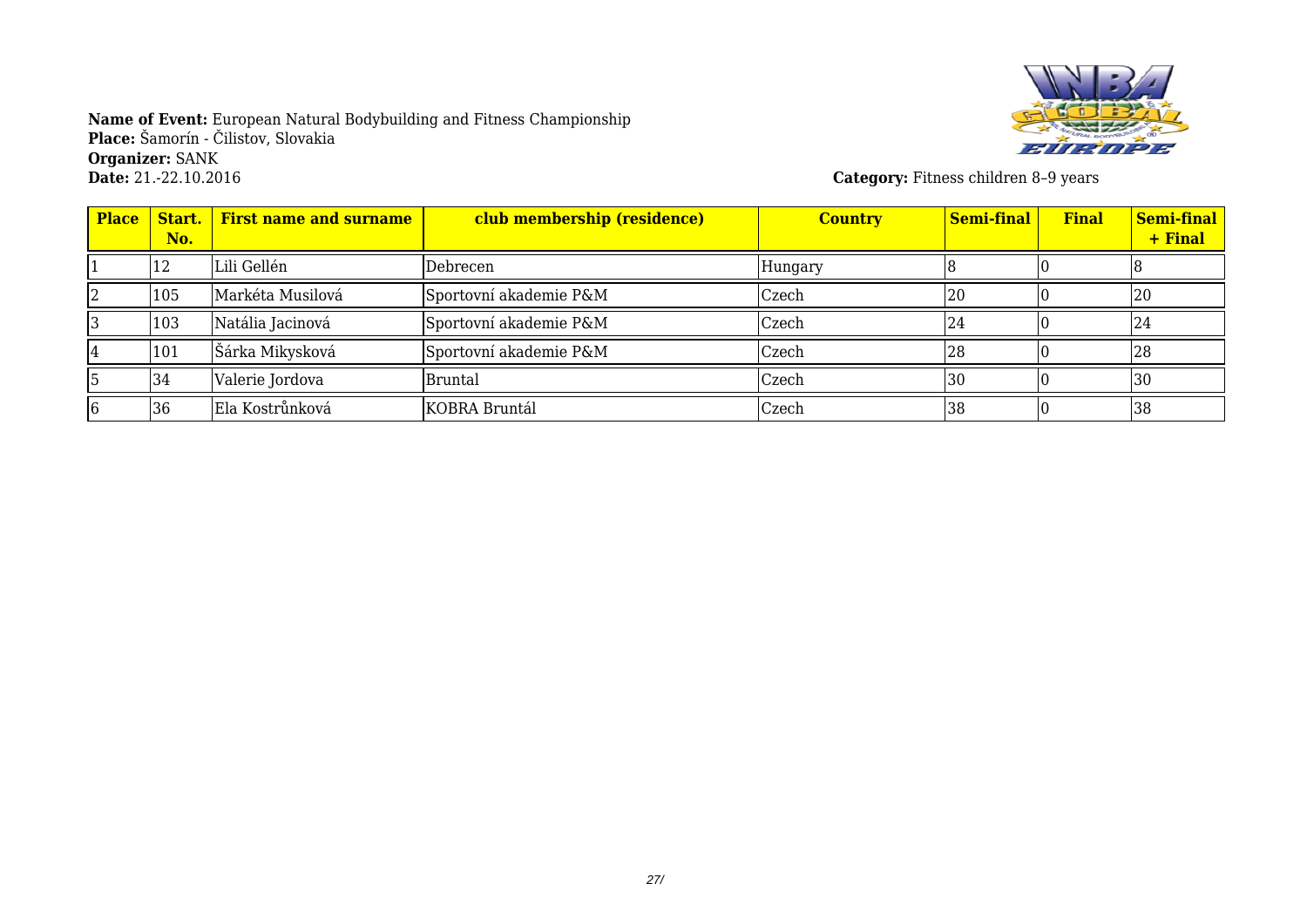

**Category:** Fitness children 10-11 years

| <b>Place</b> | Start.<br>No. | <b>First name and surname</b> | club membership (residence) | <b>Country</b> | <b>Semi-final</b> | <b>Final</b> | Semi-final<br>+ Final |
|--------------|---------------|-------------------------------|-----------------------------|----------------|-------------------|--------------|-----------------------|
|              | 16            | Karina Kecskés                | Debrecen                    | Hungary        | 12                |              | 12                    |
|              | 15            | Réka Kiss                     | Debrecen-Józsa              | Hungary        | 18                |              | 18                    |
|              | 100           | Lucie Hanousková              | Sportovní akademie P&M      | Czech          | 20                |              | 20                    |
|              | 14            | Petra Csuka                   | Debrecen                    | Hungary        | 21                |              | 21                    |
|              |               | Léna Lakatos                  | Debrecen                    | Hungary        | 36                |              | 36                    |
|              | 137           | Daniela Kořínková             | <b>Bruntál</b>              | Czech          | 44                |              | 44                    |
|              | 35            | Klára Vokálová                | KOBRA Bruntál               | Czech          | 54                |              | 54                    |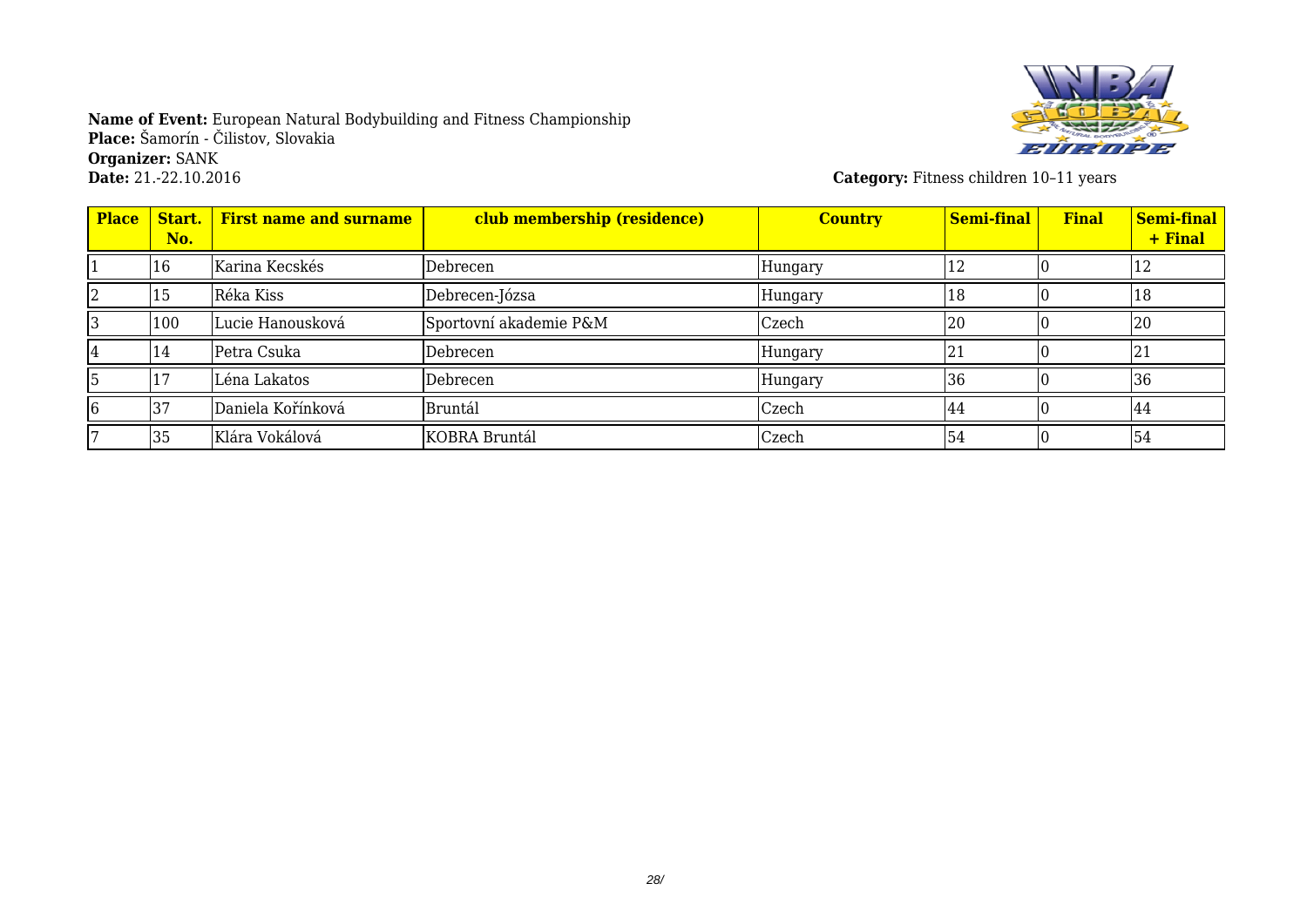

**Category:** Fitness children 12-13 years

| <b>Place</b> | No. | <b>Start.</b> First name and surname | club membership (residence) | <b>Country</b> | Semi-final | <b>Final</b> | <b>Semi-final</b><br>+ Final |
|--------------|-----|--------------------------------------|-----------------------------|----------------|------------|--------------|------------------------------|
|              | 95  | Luca Eke                             | Debrecen                    | Hungary        |            |              |                              |
|              | ΙJ  | Laura Csuka                          | Debrecen                    | Hungary        |            |              | 18                           |
|              | 109 | Andrea Remešová                      | Sportovní akademie P&M      | Czech          |            |              | -19                          |